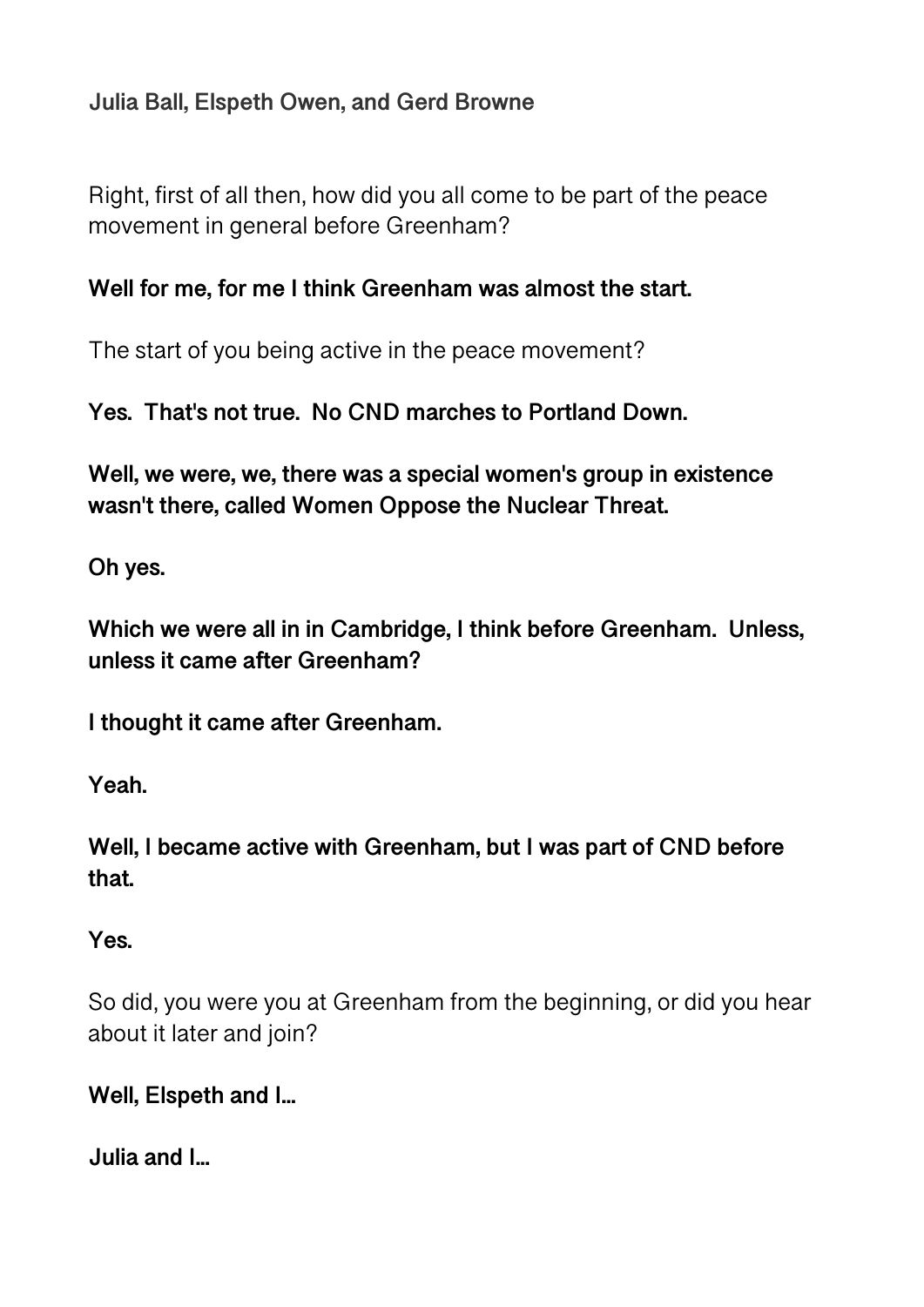**Went, we went to Cardiff to the start of the march.** 

**Oh yes.** 

**So we went on the march through to Greenham. And so we went. Er. This is a little map of the whole thing. We walked to Newport, and then Chepstow, and then Bristol, Bath, Melksham, Devises, Malbrorough, called in at the US tactical nuclear weapons store in Welford, and oh, and Hungerford we'd been, and Newbury, and then we arrived at Greenham common, on the 5th of September, at lunchtime. So they said.** 

**I don't think it was the 5th, but...** 

**Well, that's, this is written on here. I can't remember** 

**This is this is something I wrote, actually, yeah.** 

**That's yours?** 

**I made this before we went.** 

**Oh, right.** 

**And then that is a, is a more sort of official - was it the 5th? I've always thought it was the 2nd.** 

**This says the 5th.** 

**How long did it take you?** 

**10 days - 27th of August, we started. Have you not spoken to anyone who's from the march?** 

No, no, we haven't. Have you?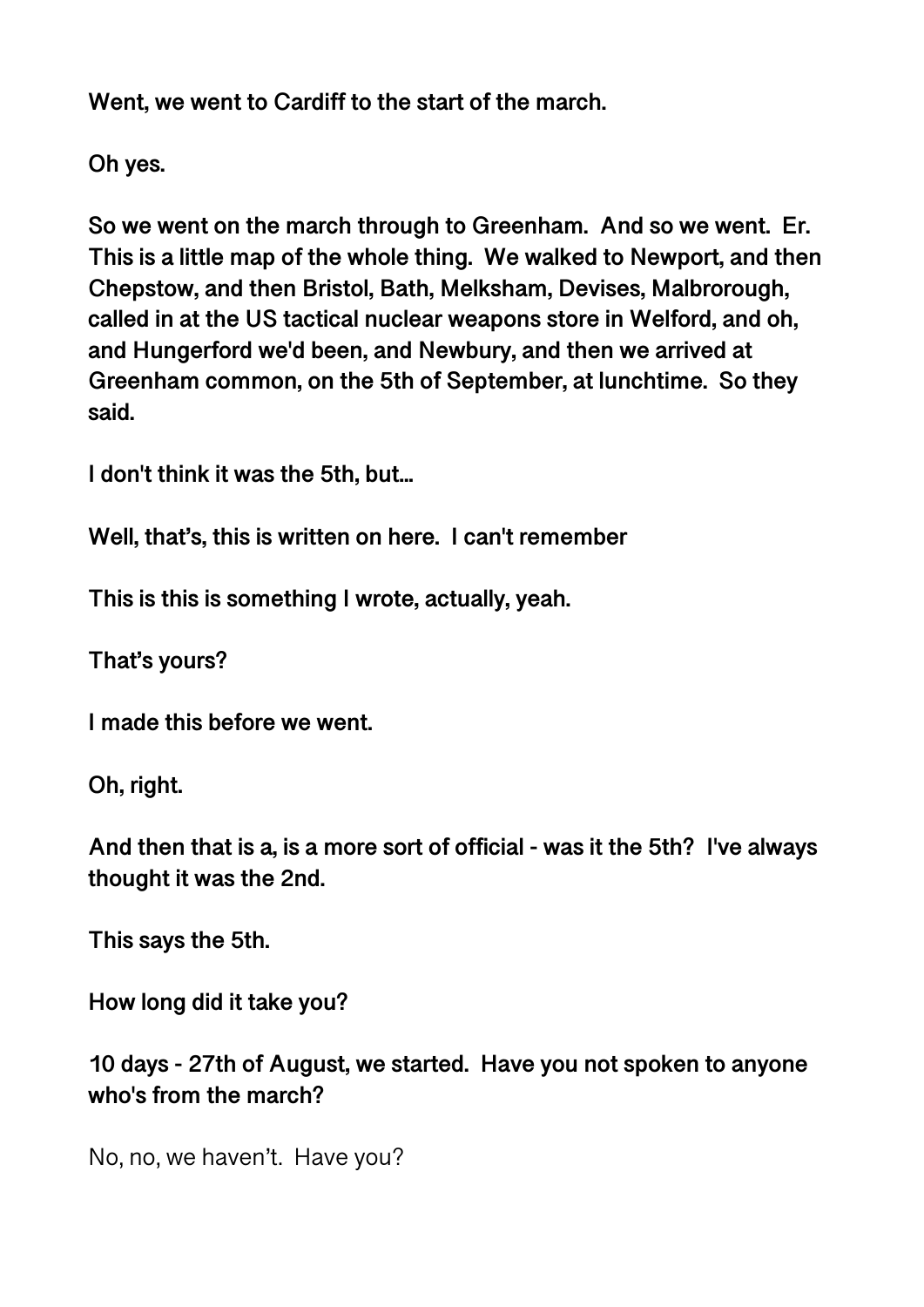I haven't.

**Yeah, we were there the first night. Yeah, we were at the gate. Well, Julia wasn't actually there.** 

**I wasn't at a gate.** 

**But you were there for the whole walk.** 

So was there only one gate at that point?

**Yeah. Well, we went to the main gate. Yes. I mean, there was no presence of anybody. We turned up. I was thinking today, I was thinking today how, how I forget how absolutely terrifying it was. I mean, that I - that suddenly came back to me that how, how that goes, how you don't remember that after many, many years. But actually, I was shaking. I remember...** 

When you arrived?

**When we arrived, I had this, I was given a job to go and try and contact the press, because no one was taking any notice, you know, we'd walked all this way and no one was taking any notice.** 

Well, we're only women!

**Yes. And I was in this, in this, there was no mobile phones of-course. Nothing like that. I was in these phone boxes near to the camp, ringing these news desks of these papers and I was, I could feel myself shaking actually. And it brings it back. Do you remember feeling frightened? Physically frightened?** 

**No. I was more excited, I think. I can remember The Morning Star turned up at one place for...** 

**At the bridge.**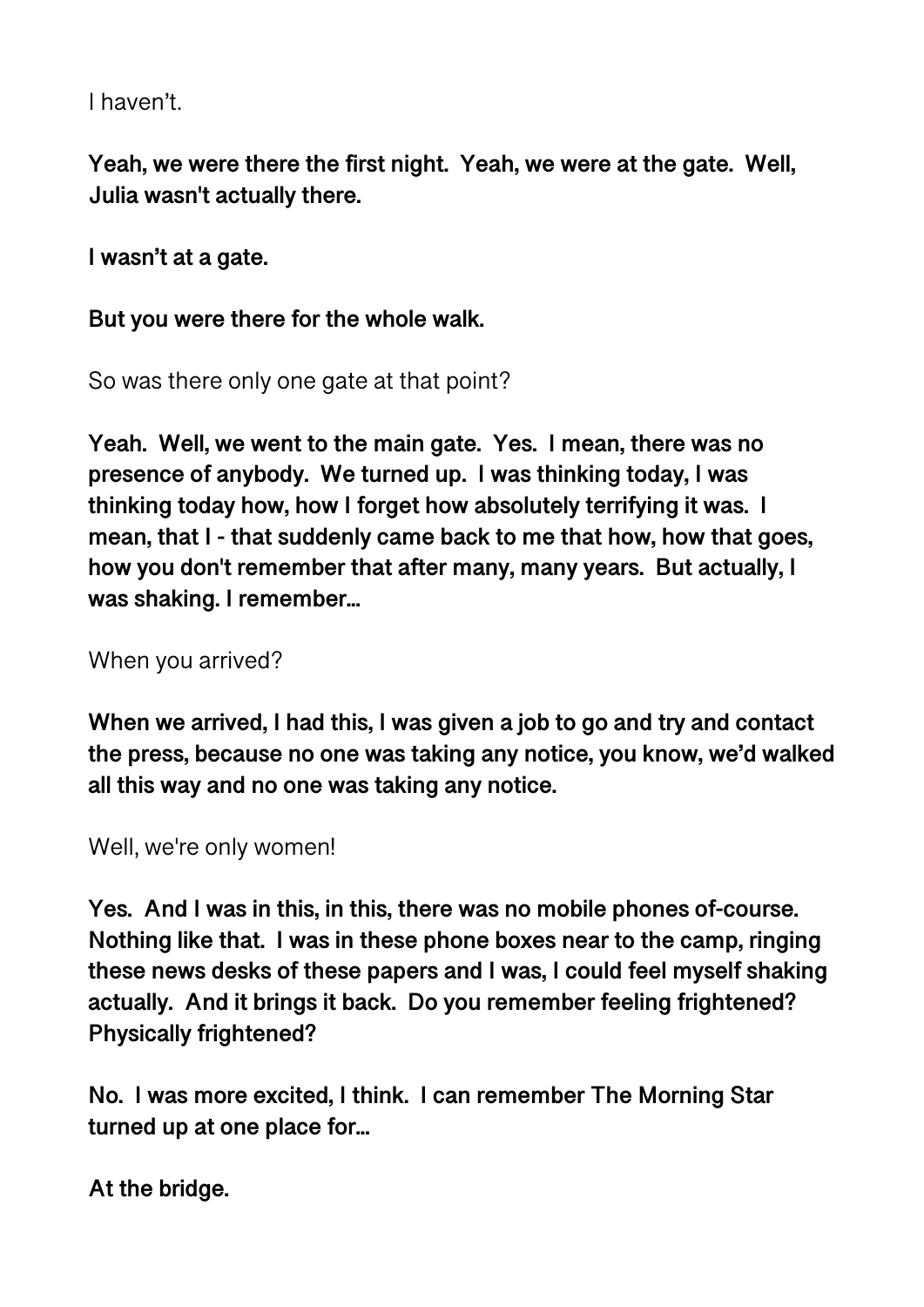**The only people who supported us were The Morning Star. That was at the bridge.** 

**That was at Bristol.** 

**Bristol.** 

**Yeah. Sort of on the Bristol side, yeah. And there was a Russian, there was a Russian radio station. And then I think that was the only thing that did get into the papers was 'Oh, these women have been speaking to Russian media, you know?'** 

Oh, right.

**Was that organised by CND, the walk?** 

**No, it was organised by a group of women in, in, in Wales. And they had - on that card, I think, the banner said Women for Peace on Earth, didn't it?** 

**Yes, that's right.** 

**That was you know, there were several groups as they were like early environmentalists and peace together, combination.** 

So did you join it in Wales, or did you join on the way?

**Yeah, we joined in Wales. It was advertised in The Guardian, actually. And in, and in Cosmopolitan, and we only, went very spontaneously at the last minute, didn't we?** 

**Yes, yes.** 

**A week or something before we heard about it.**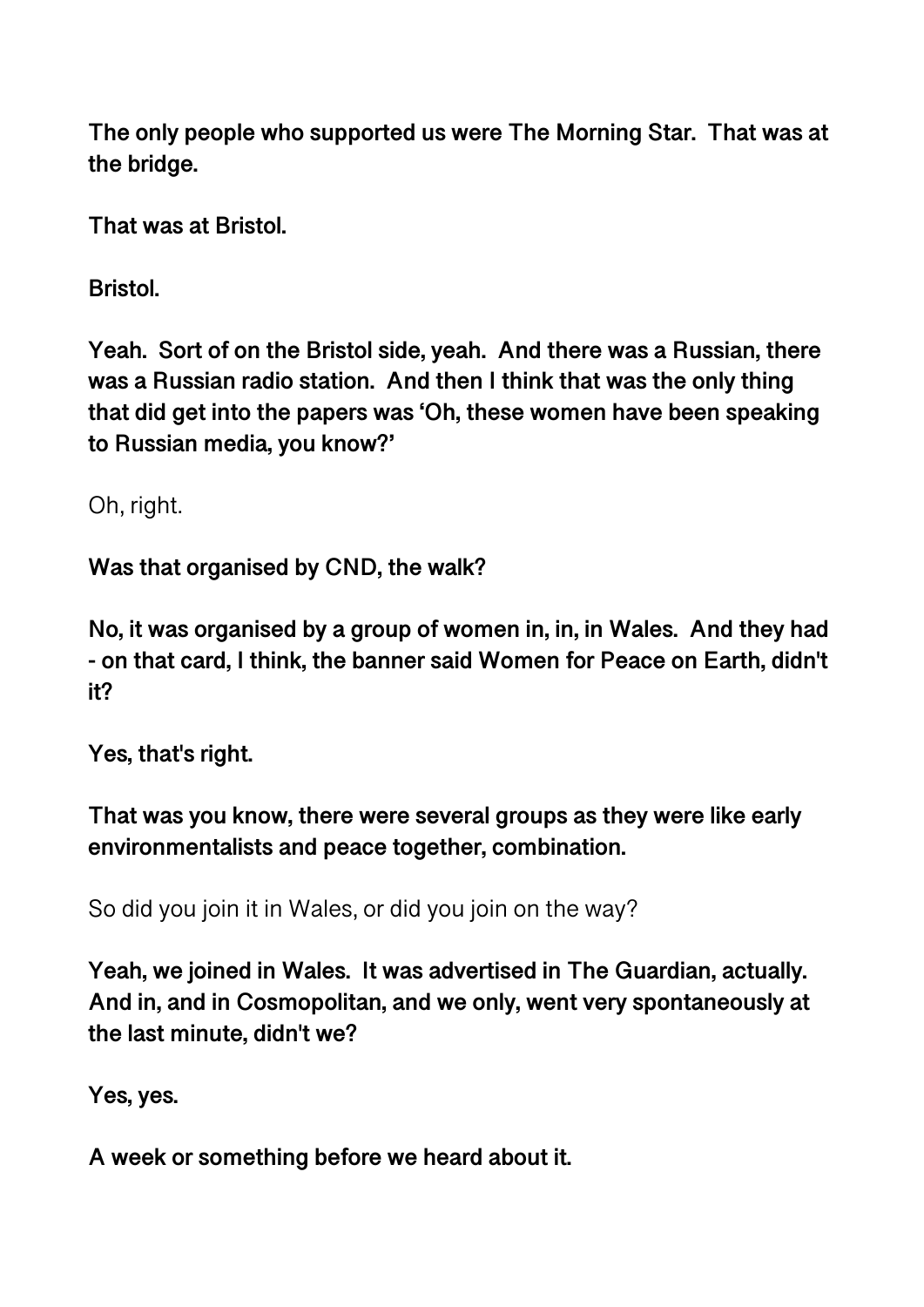Were you expecting the long walk?

#### **Oh, yes. That was a plan. Yes, that was announced.**

So you went ready for the walk?

**We did. Yes. And CND, local CND had provided places for us to stay, they fed us - all our stops, we were given huge meals, weren't we?** 

**Yes, yes, we were really welcomed.** 

**And we slept - places, we slept on floors, in the school halls.** 

**Village halls. It's so surprising to hear you say 'Gosh!'** 

I don't think - I haven't heard anybody who's on the walk, before really.

## **Well, there were only about 40 of us in total, I think.**

So was it a shock when you got to Greenham, and there was nobody there but you?

**It was. Yeah.** 

**Well, sadly, I, I was I didn't actually get to Greenham. I had to come back here because I had an exhibition that I had to set up, so it was a real kind of political question. Did I not go - I couldn't not go to the exhibition, it was all other people were involved of-course. And so I left, so I missed the very last day.** 

So did, once you were there, did you stay then?

**Yes, I think, I think probably there was a huge - we were really disappointed and, and angry at being ignored, I think. And we only**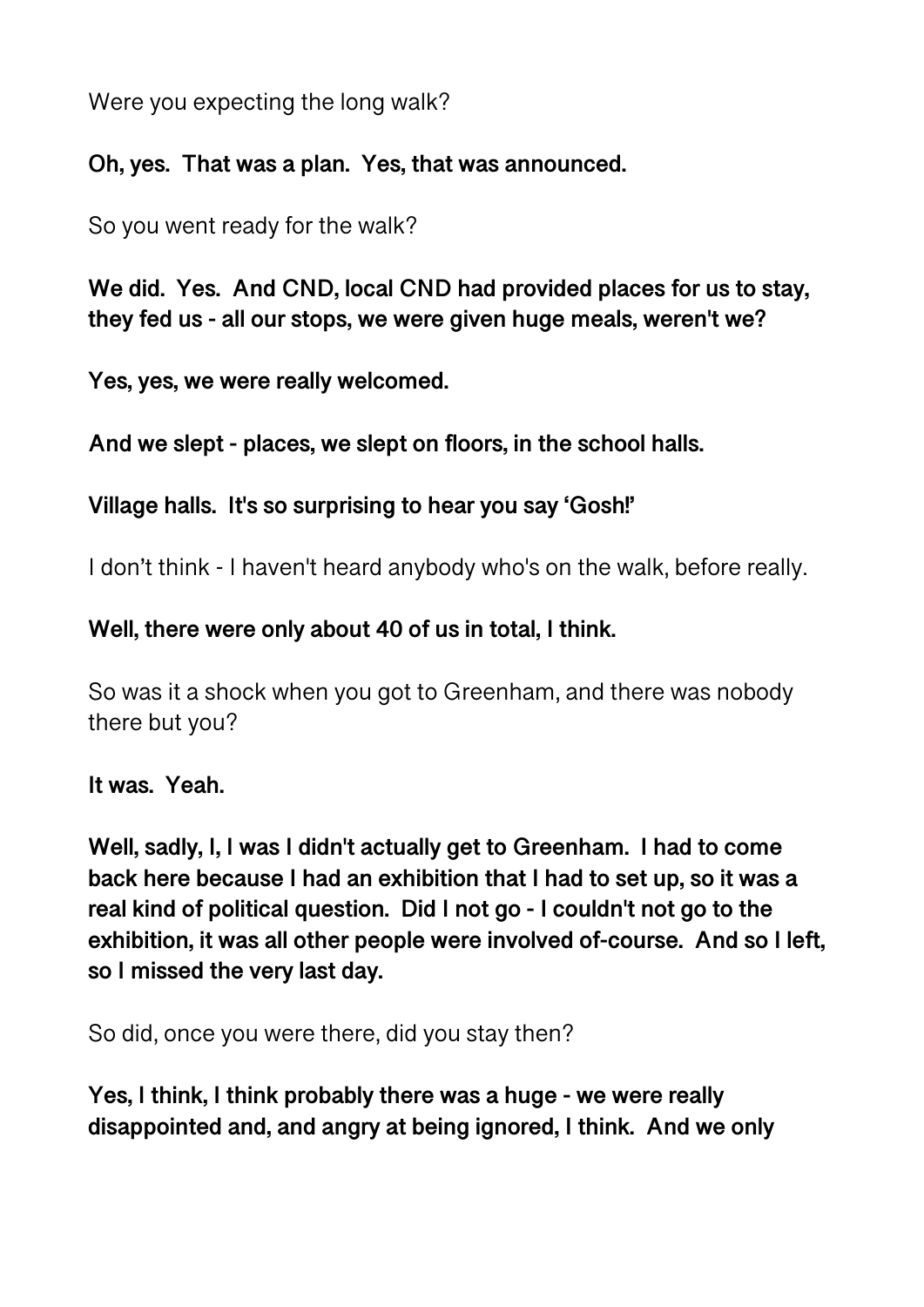**decided on the spot to stay the night, we chained ourselves to the, to the fence, to the fence near that gate thing - they kind of refused to speak to us, or you know, we tried to speak, we tried to get entrance entry, obviously, and they wouldn't let us.** 

**Yes, I can remember the last night I was there, there was a lot of talk about chaining yourself to the railings...** 

**Yes.** 

**...and could you do it for your children. And of-course some people did.** 

**And was that in '82, '81/'82?** 

**'81.** 

**'81, okay.** 

**I think it was '81, I've always said it was '81.** 

**Yes, says the date.** 

**Ah, okay.** 

So then did you stay then, or did you go back?

**Well I stayed one, I stayed the first night. But you know, no one - there wasn't a plan at all. And I had another immediate plan that I liked, like Julia, you know, I had to get back to something, or go on to something. But people stayed. There was a then a presence - a continuous presence from then on.** 

So a lot of - some of the 40 women did stay right from the beginning?

**Yes. And some of the men actually, there were a few men on the walk. And some of them stayed, I think. I mean, there were really were only a**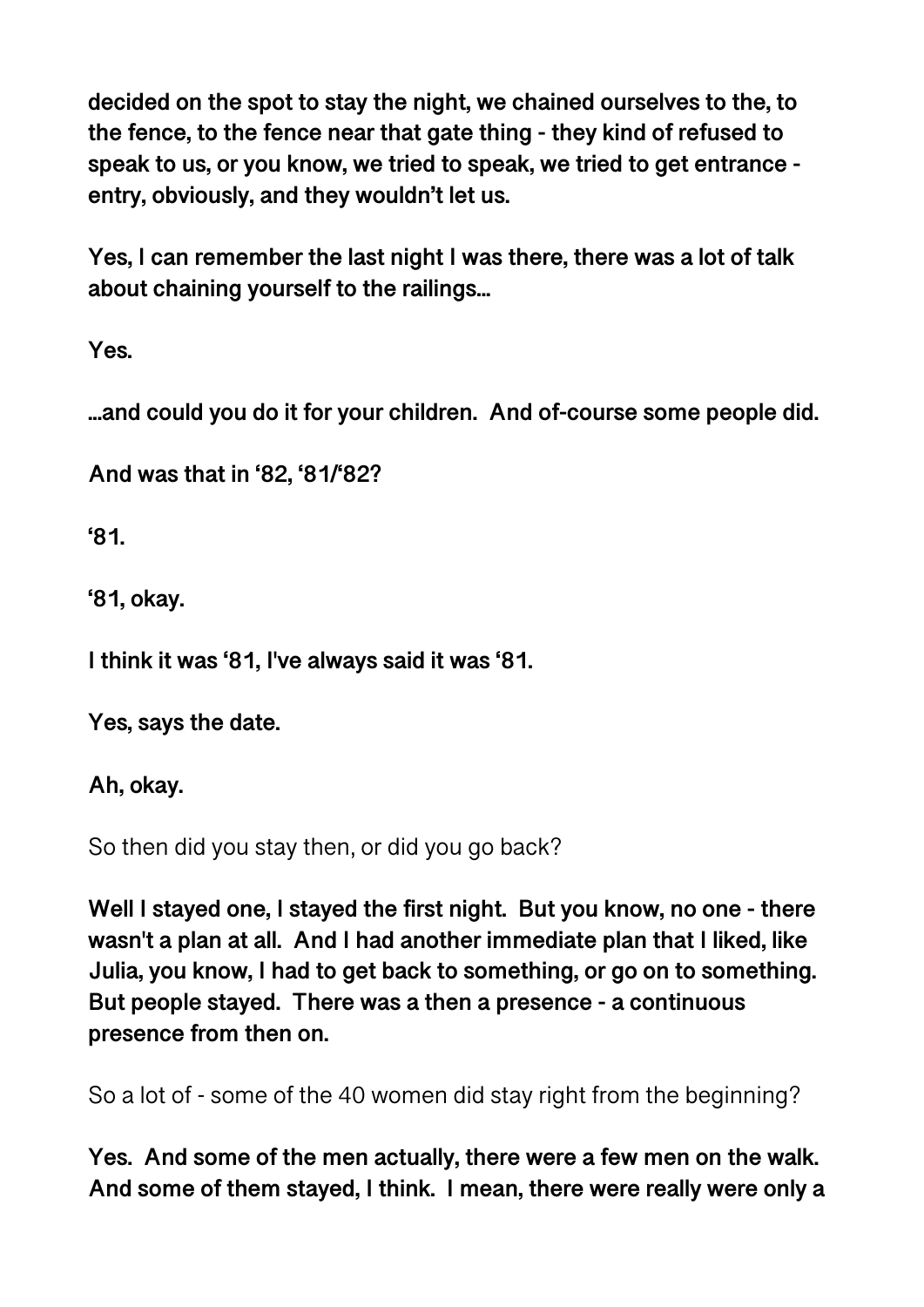**few men. But it wasn't kind of women only very, very not strictly right at the beginning.** 

**What, what was...** 

**There was quite a lot of talk about making it so.** 

**Yes.** 

**For the men to go.** 

Oh was there?

**Yeah.** 

And did they object or were they quite...

**I think on the whole they went. I've got some photographs here around the campfire, and the men, the men are actually doing the cooking on that occasion to make themselves useful.** 

Yes, somebody said they ran a crèche as well.

**Yes, yes.** 

## **Yes, 'cause there's lot - there are quite a number of small children.**

Did the children stay all the time? Or did they...

**Well if their mothers were there, I suppose they did, yeah.** 

So were they, were they young enough not to need schooling, or did any of them get any help schooling?

**Are you talking about the whole time now? I mean, I don't know.**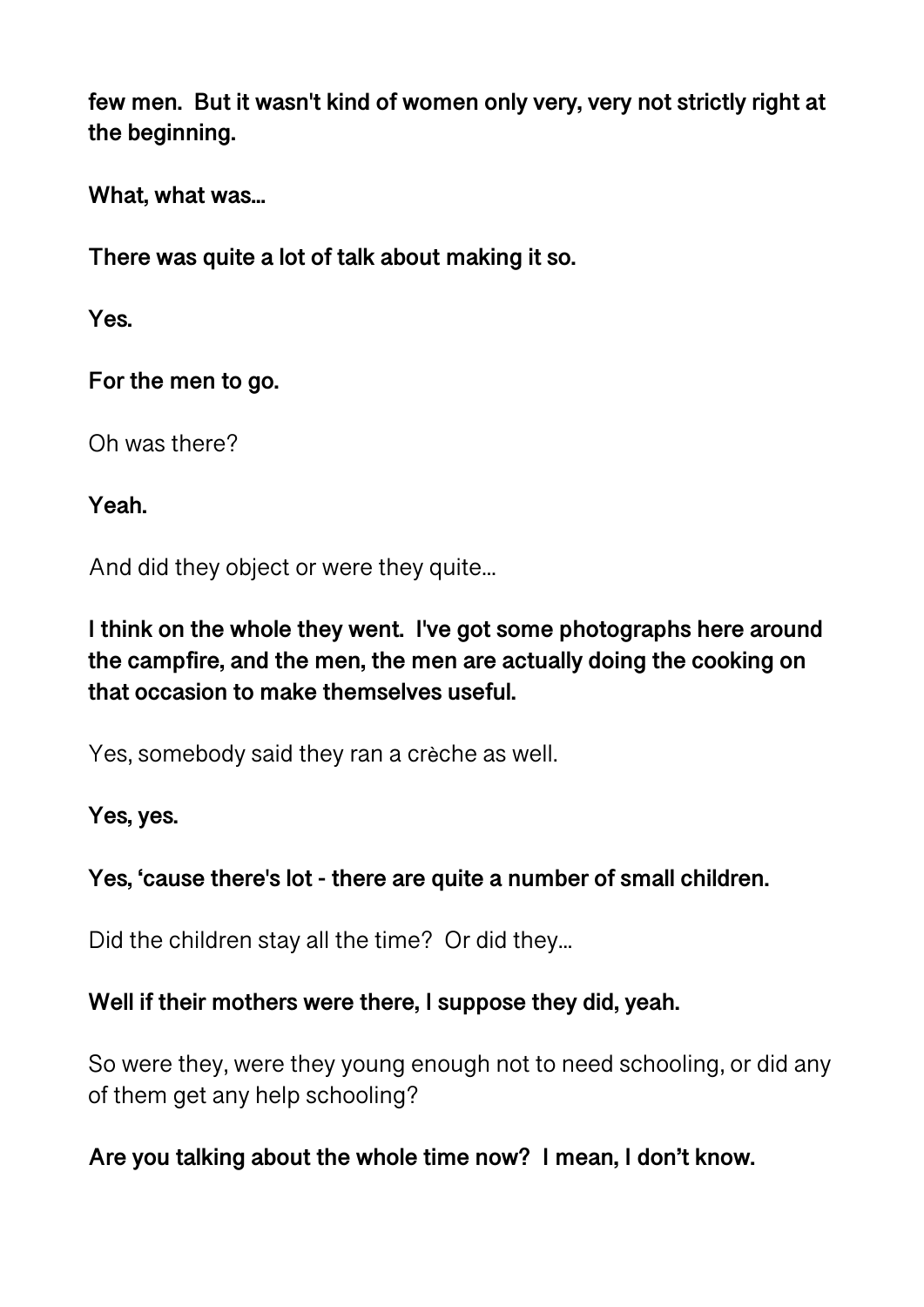In, yeah, in general really, did it develop into a place where...

**I don't think so, I can't remember...** 

**I don't think there were small children - there was a baby born, you've probably got that?** 

Yes, I heard of that.

**But I don't remember above school aged kids there, or until, well Gerd's, Gerd's daughter...** 

**Yeah. She was in her early 20s.** 

**Was she? I thought she went from school?** 

**No, university. She left, dropped out, actually, art school...** 

So there wasn't any organisation to school children or anything like that?

**I don't remember that at all.** 

**I mean, the lovely thing about it was that it grew. It wasn't organised.** 

Yes.

**The whole thing - we set out, and these things happened on the way and more people came for the day, or for longer if they want, felt inspired or could, and um, it just, it just grew in a very organic way.** 

Yeah, so there was nobody who was in charge, there wasn't a committee running it?

**Ann Pettitt, who wrote this book. She was one of the original people in Wales, and she made an amazing speech at the big CND rally that in - I**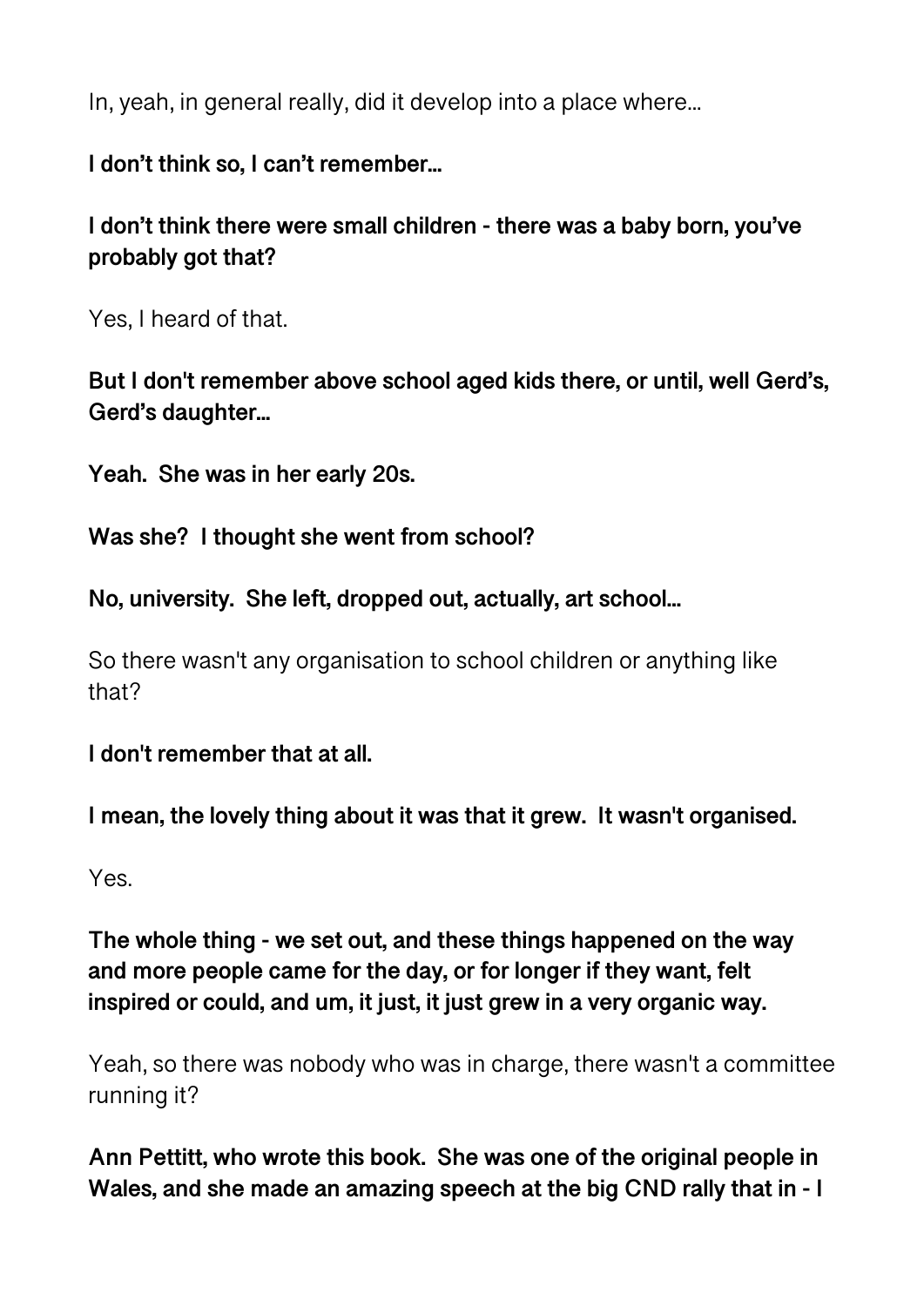**think it was October or November, after this September. And it, I remember it because she had this wonderful metaphor - do you remember, about the - she said, there were only a handful of people and it was only one camp, you know, at Greenham, and she said 'We're like a mint plant, it's going to die right down over the winter, and you won't, but actually underneath the roots are spreading and it's growing.'** 

**And that was the beginning wasn't it?** 

**It was a huge - I mean there were it was an enormous march, that one wasn't it? And so lots of people heard that speech and heard new people within CND, and their followers.** 

So were there fewer people staying when it was winter, or did that not make any difference?

# **Well, um this winter was the first winter - there were very few people.**

Right.

**I'm sure it must have made a difference.** 

**No, it was after the big march in '82 that...** 

More people came?

## **Yes. And different camps at different gates. Yeah.**

Was there most much difference in the approach within the gates? Did they have a different way of being? Did they do more more active, or you know was...

**I think there probably were differences. Well, the main gate was the main gate, and obviously that was the hotspot in terms of outsiders noticing, and press.**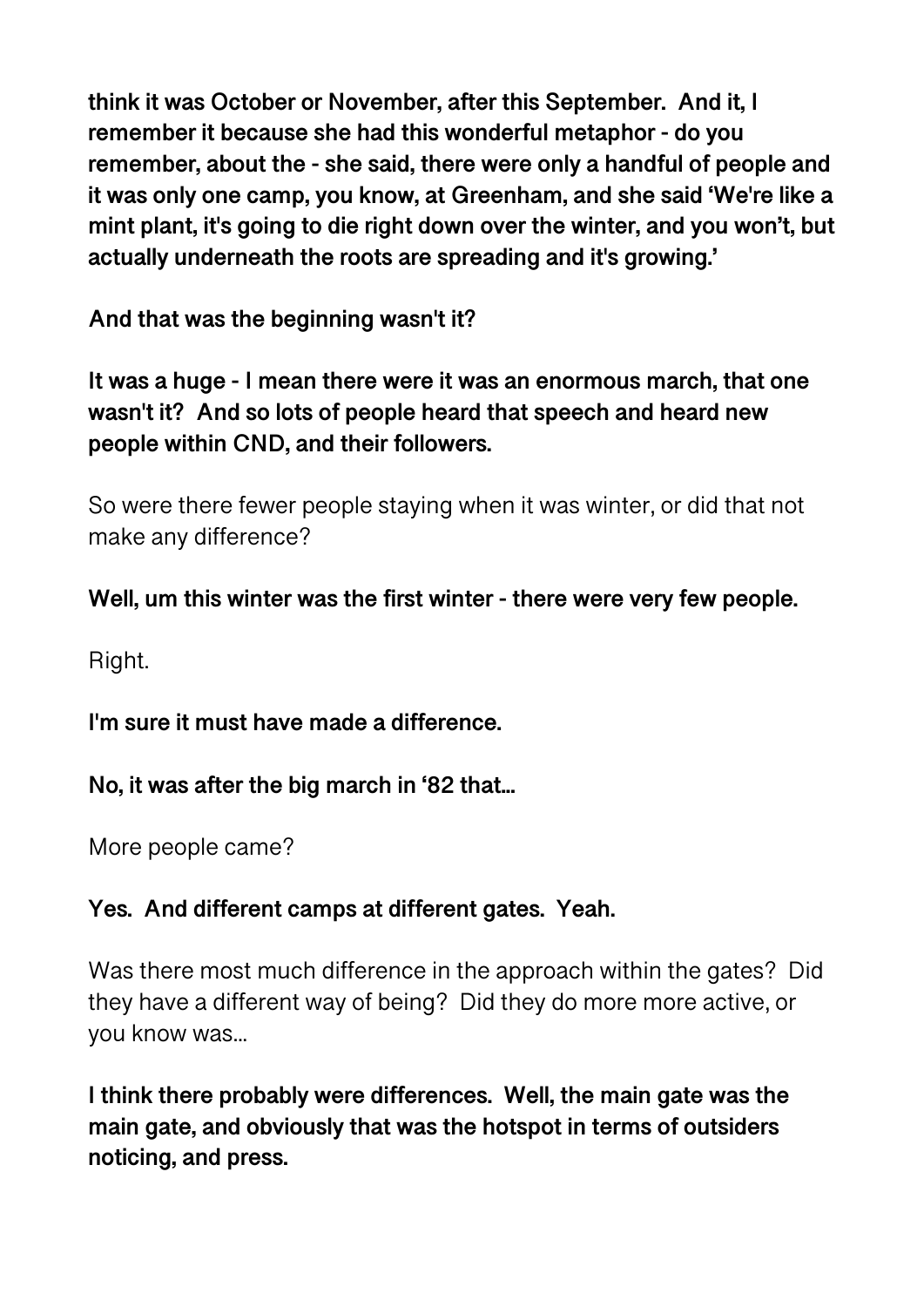**Right on the road, the main gate, of-course.** 

**Yes.** 

**I think it might have sort of been the kind of - you chose the gate you wanted to go to, and I think maybe the colour of it had an influence whether you went to the Red Gate or the Green Gate, because it was all in the rainbow colors.** 

Yes.

**But I think gradually they got character - well we used to go to the Green Gate, didn't we, and that was where most people from Cambridge went. So it was like...** 

You gravitated?

**Because you all went together, or something. The gate where where Cecilia lived was very much young people - wasn't it?** 

**Yeah.** 

**Very much young people who were making these big decisions - leave, you know, leaving home and living there, and they were really young.** 

So, the people that stayed for the longest were probably the younger ones, were they?

**No, I think...** 

**Not necessarily.** 

**There were some much older people who stayed a very long time.** 

**Yeah.**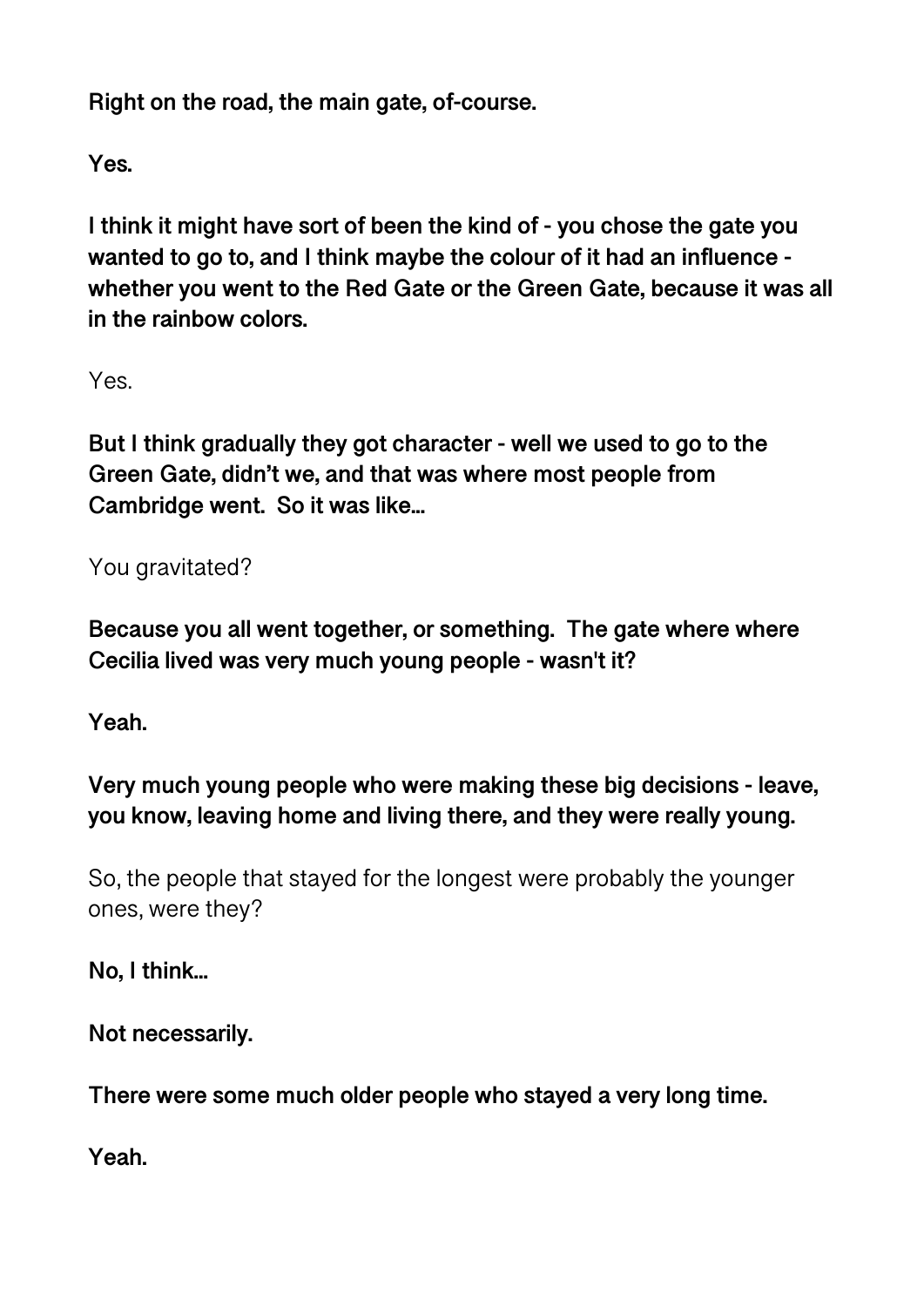And how did the women get on with the the military, and the police, and people around? Were there interactions between those?

# **Well, more I think.**

More interactions?

## **No, war.**

Oh, war!

**Quite a lot of abuse, I mean, physical. Not, I don't mean I don't mean sexual abuse, but a lot of...** 

Verbal abuse?

# **Anger.**

Yes, yes.

**I think, I think there were all sorts, you know, there were a huge range of interactions because, you know, eventually there were a lot of people, and a lot of soldiers on the other side, and there were individual conversations, I'm sure. You know, where people actually spoke to each other like human beings in the course of a day, you know.** 

Yes.

**But there was always the fence between. I don't remember any stories of anyone actually, you know, becoming friendly with a soldier.** 

**No. No.** 

**And I never had anything to do with making formal, um, interaction with people, with the officers. You know, I don't know who conducted those.**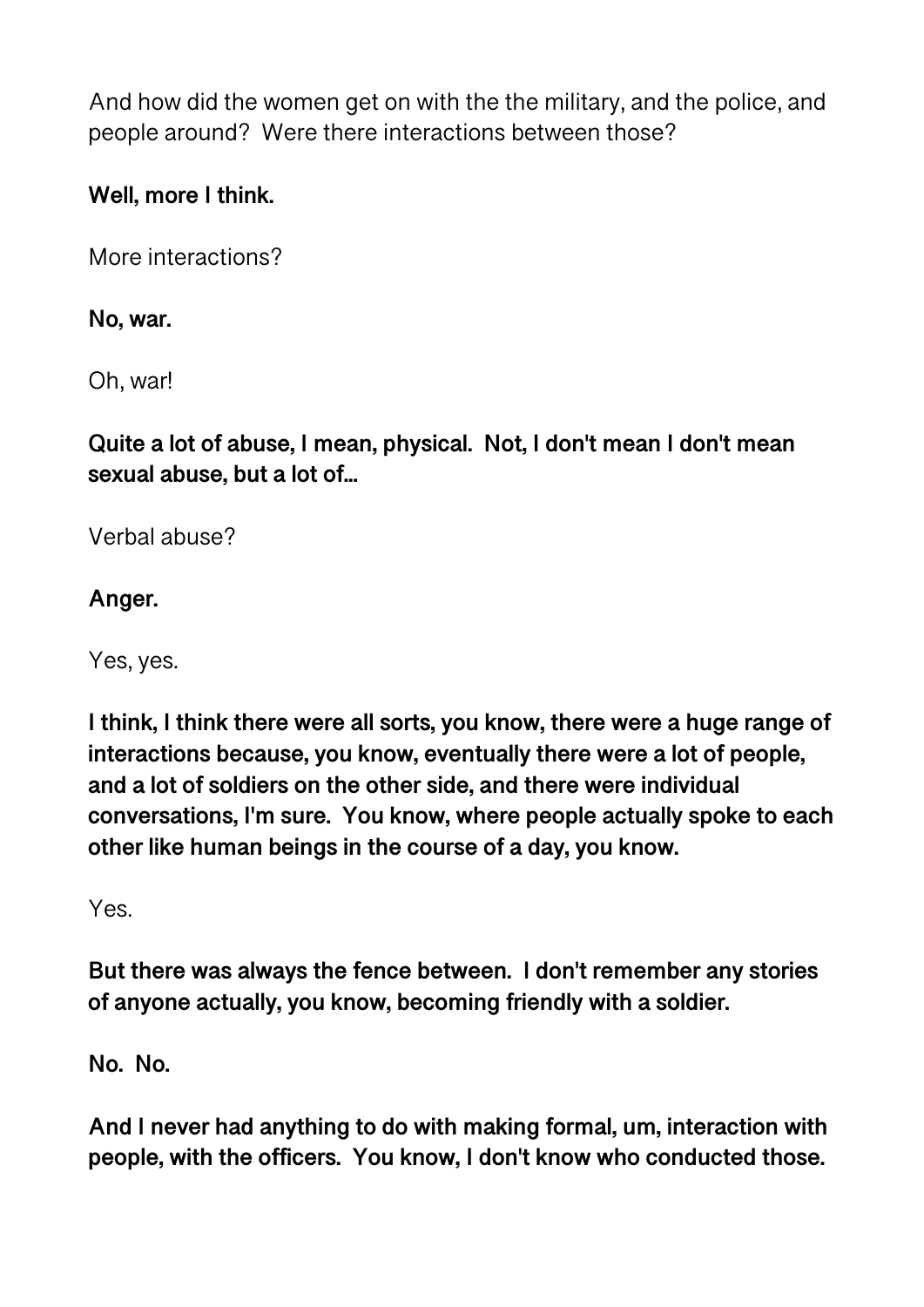It was just...

**Causal.** 

**To get in.** 

**Yeah.** 

**Well, it was also very hostile, of-course. I know there were some people who believed you know, there was radar being come out, and people said they were getting headaches and this sort of thing. I don't know what substance, well there was substance, and that was people's experience. But I don't know that was...** 

That was the cause?

**The stress of being there, you know? Yes, I don't know what the cause was.** 

Oh right, because people were um, cooking there and everything weren't they? And people were bringing food, we heard?

**Yes.** 

**Yeah.** 

**Lots of - well Newbury, local Newbury CND and women's... were fantastic.** 

**Very supportive.** 

**Fuel as well and food.** 

So were the local residents mainly supportive of you?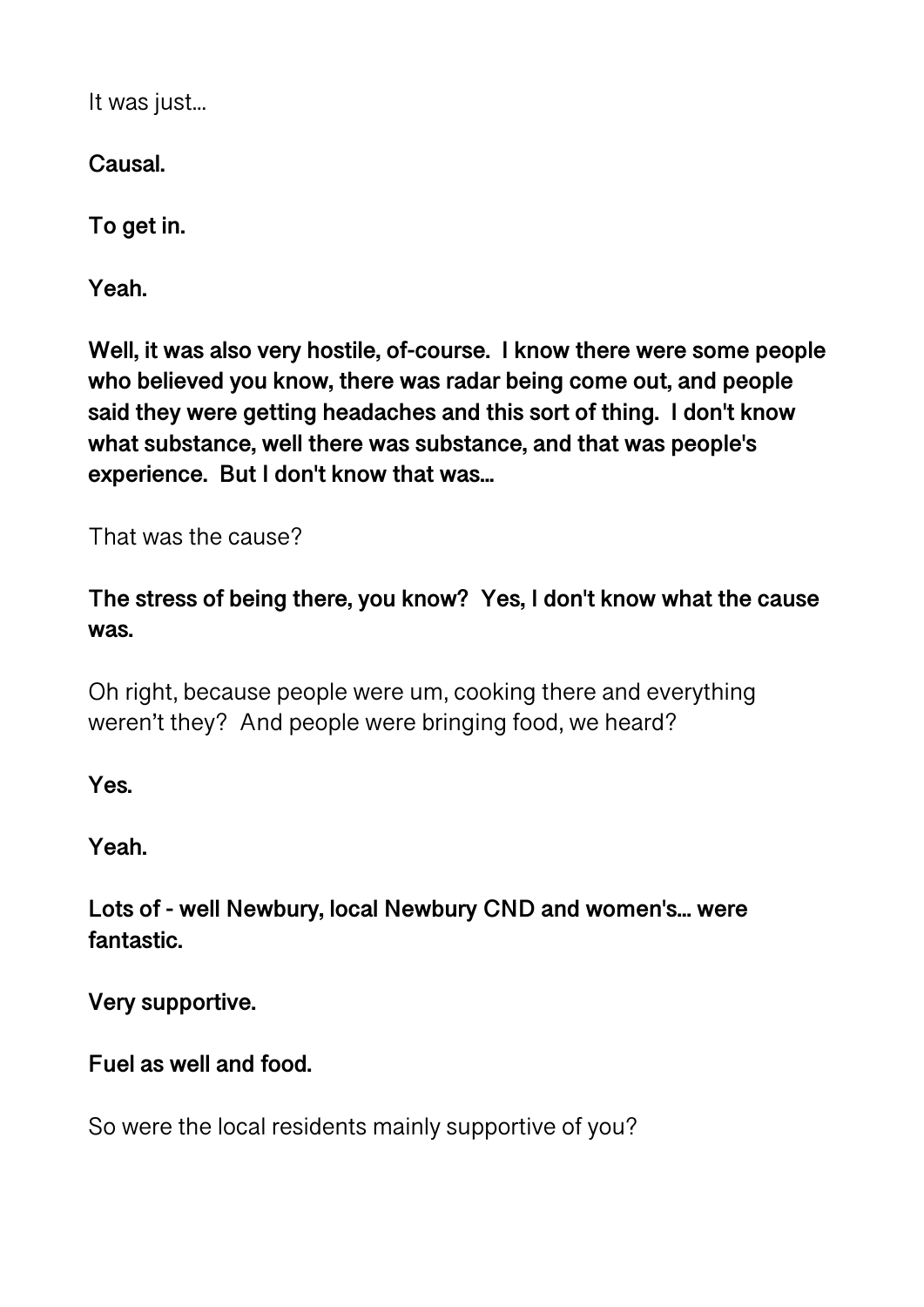**No, I think there was a lot of opposition actually in Newbury. Regarded us a nuisance! (Laughs).** 

**Well, there was a petrol station - quite near one of the nearest places where you could get some food, and that banned women from the camp game from going.** 

Gosh.

**They banned them, I guess they were bad for trade, or you know.** 

**Pretty scruffy! (Laughs).** 

**Yeah. They were presented as, yeah mucky, filthy you know, lesbians.** 

Because there was no washing facilities...

### **Exactly.**

**Insults, yeah, a lot of insults, and, and lads in the dark as well - coming out and intimidating people sleeping and...** 

Waking them up?

**Yeah. Crashing about and shouting. I don't think there was any - did you ever hear of any actual legally...** 

**No. Have you heard about anything?** 

**I haven't.** 

So there was no sort of sabotage going on or anything like that?

**Um...**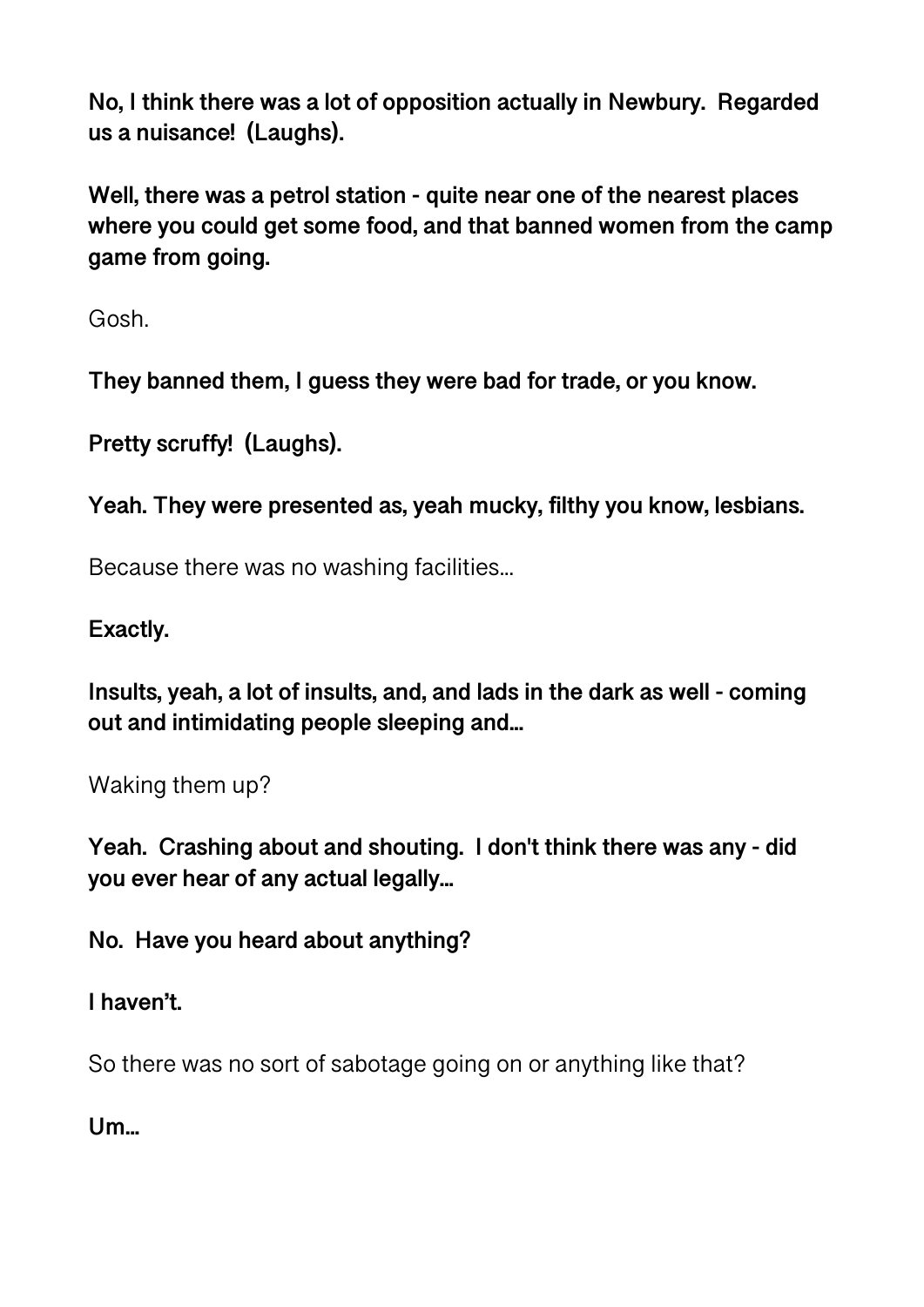Do you think that the collective nature of the camp, and making decisions collectively, was a good way of moving forward?

**Well, I, I think it was central. That was the experiment in a way. In some ways that was the most fundamental thing that happened there, I think. That that's how the decisions were made. And it was very, very lengthy, of-course, it's such a slow way to make decisions.** 

Did you feel it worked for the people in general in the camp?

# **Well, it produced the camp. (Laughs).**

Well, yes, that's true. What were the particular challenges of having children there, did you see, or...Did the children stay for a long time?

**I don't think so. I mean, I don't remember children.** 

## **We, none of us had small children at that time, or er...**

## **So were there children - you've heard that from other people?**

Yes, apparently there were children there with, but I haven't talked to anybody about how they got on in the camp. I don't know whether Christina...

## **We can't, I can't really say about that.**

Um. How do you think been Greenham has affected you in your life in general.

## **Now we're into the... (laughs).**

**Very important at the time. I think I respected the police before, and I lost my respect for the police during that time.** 

So they didn't treat you very well then?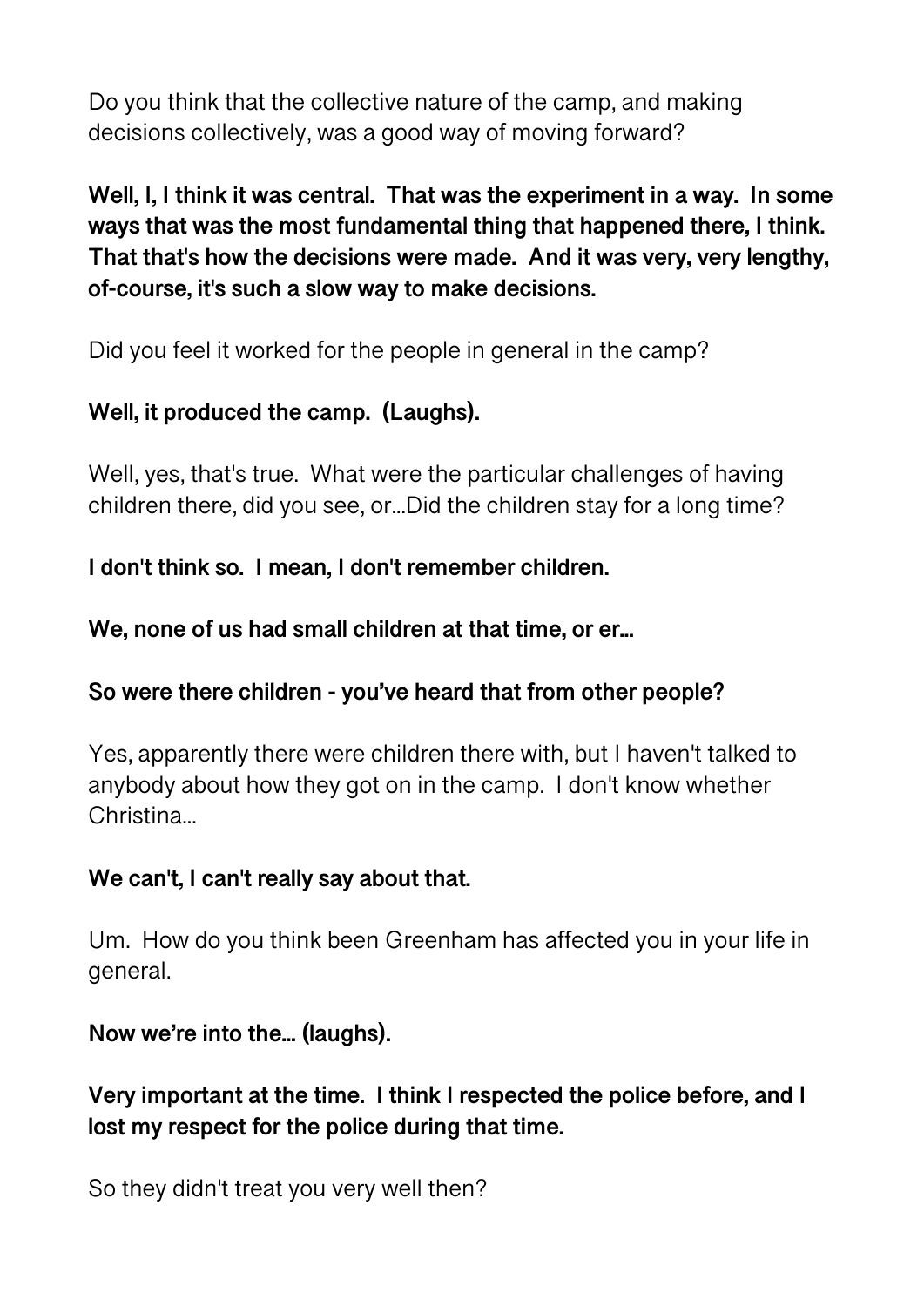**No it wasn't that, they're just ordinary people, you know - young men. So that was very important.** 

**How did it come about that you lost your respect?** 

**I say just because you know men in uniform, and I felt a respect for before, and that's a complete - we were talking to them, definitely. And I did feel they were hostile, like you said. We were talking.** 

You just felt they were ordinary men?

**They are just ordinary man in the streets, happen to wear a uniform normally. Well, they did there too, of course. And I feel I treated police differently since then, if I've been in some sort of trouble. They are friendly young men, actually, that was quite important. But I mean, as far as Greenham is concerned, that was women together, wasn't it? That was so powerful.** 

You felt, you felt it was powerful?

**Oh, fantastic. Wonderful. Just want to go back. (Laughs). Yes.** 

So how do you think it's affected your life?

**Well, um, I think for me one of the most, well, the, the group, the sense of - like you're saying...** 

Community.

**Community, being all together - the power, the powerfulness of the women, the Embrace the Base day, for instance, was just incredible.** 

**The joy. There was so much joy there.**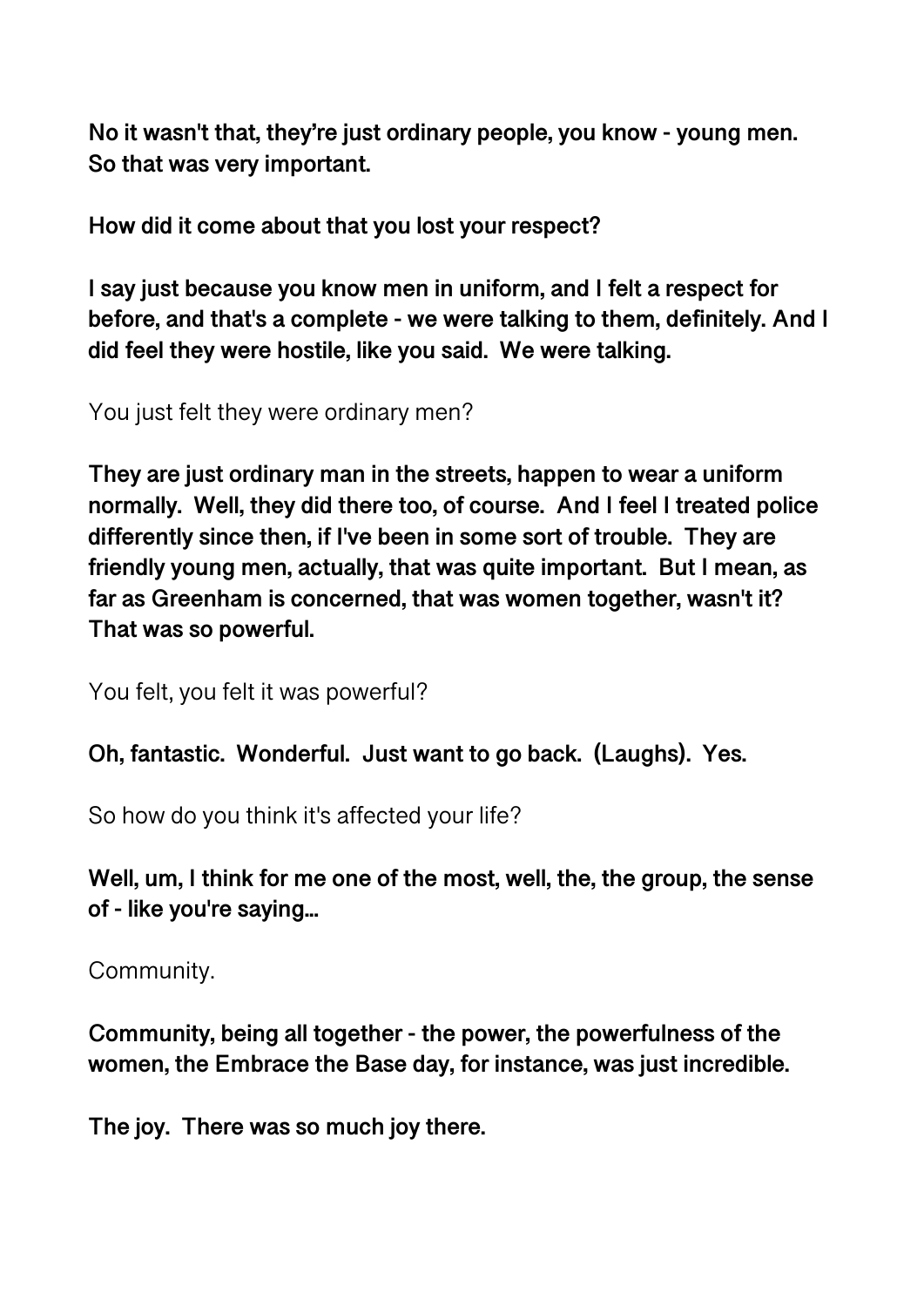**Yes, singing. But I think there was another more long term - for me personally, it was a long term, um, excitement - growth that came out of that, which was to do with the camping and the sleeping out. And I think it was probably something I'd been always wanting to do, maybe to, to live out of doors. And it gave me the the courage I guess. Yes, this thing about - what I said before about feeling very frightened, I think it helped - the presence of everyone else helped me overcome that fear, or go through it, you know, get beyond it or something like that. And since Greenham I've done a lot of sleeping outside on my own basically.** 

Oh, have you?

# **And that's, that's, yeah, that's changed my life really.**

Gosh, do you think it to changed your approach to life in general as well? Having the background of the community?

**Life in general - um, well, of course, one of the one of the things that it's done for me is it's something I can say that I'm incredibly proud of being part of. Would you agree?** 

**Greenham?** 

**Yes.** 

**Oh yes.** 

**To have been there. And then to tell the story, you know numbers of numbers of times, it's very, very rewarding, I suppose, and gives you confidence and courage yourself. And you sort of spread it.** 

**Yeah, and people want to know all the time. People who didn't go women who didn't go.** 

**Yes.**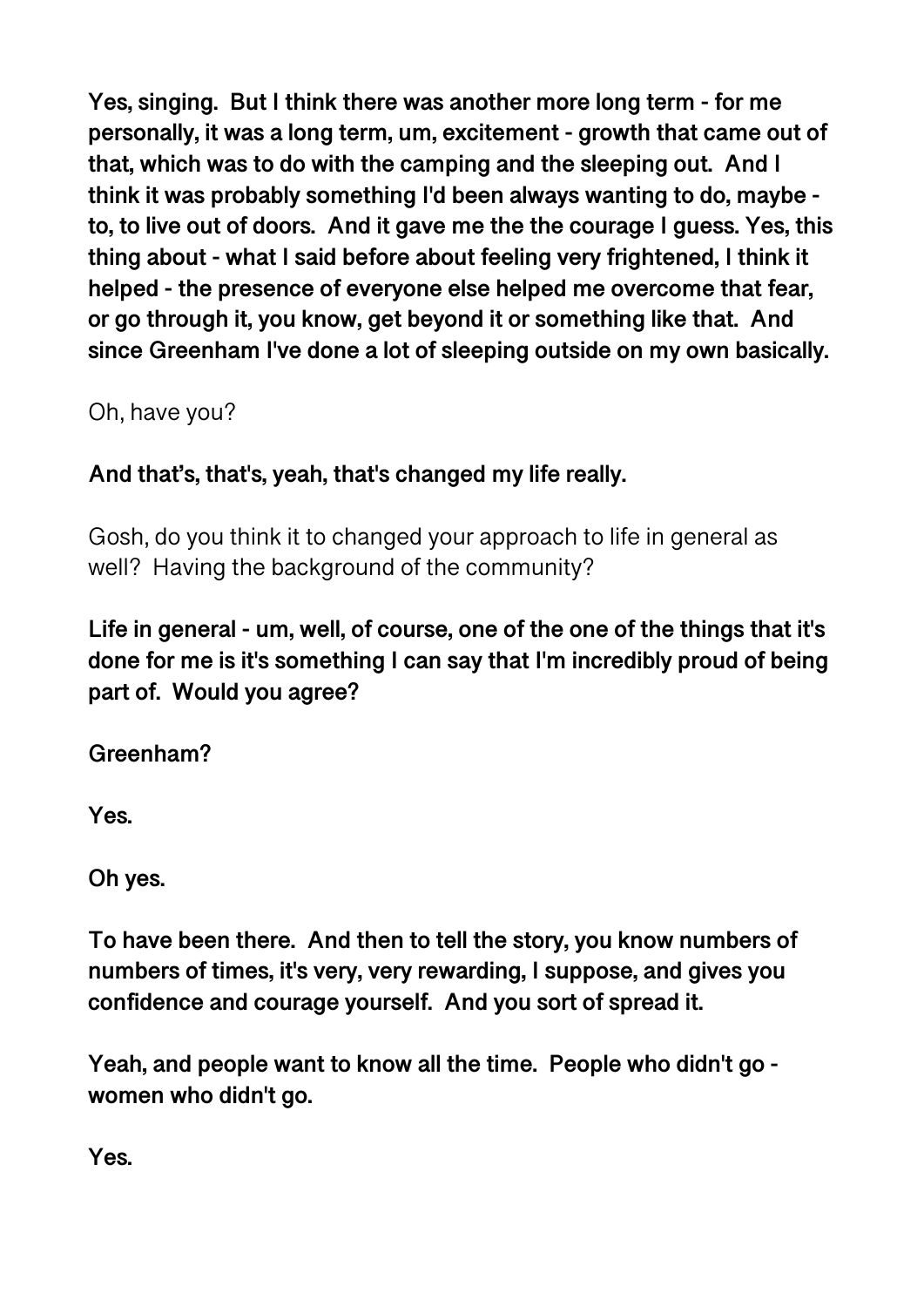So people are still interested in finding Greenham?

**Well, not so much now. I'm talking about more as it was going on, and my son was...** 

**Did you go there?** 

**One of my sons was at university, and I realised that his friends wanted to hear about Greenham, you know, which was very unexpected sort of role to be playing, to be the cool mother who was at Greenham, you know! That was, that was wonderful.** 

Yes.

**Very glad to have had.** 

**It was also a place where I think you didn't, you didn't talk about it very much unless people asked you. It wasn't something that you could personally claim pride in. I mean, I know, I thought I had to be careful, not careful, but I was aware that it was something deeper than that. You weren't just being a heroine, or hero, it was more fundamental. And um, that sort of boasting about it would be detrimental to the whole thing.** 

**It wasn't boasting, it was just part of your life.** 

**Yes.** 

**And you talk about things that are part of your life and it wasn't boasting.** 

So do you feel...

## **That's what I'm saying, it wasn't about boosting.**

No. So do you feel it's changed your life from then?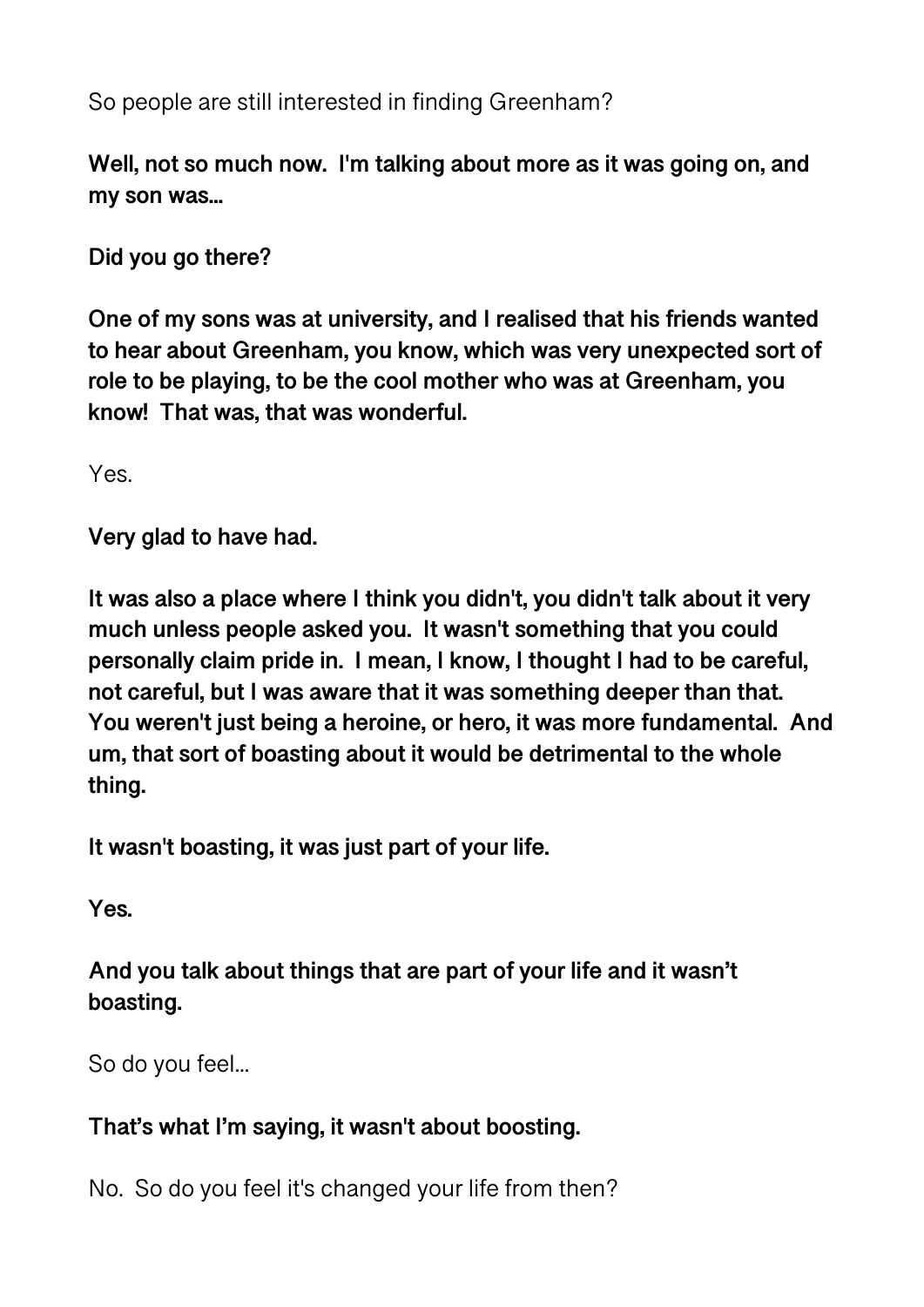**I think it confirmed my life, actually. I knew I wanted to be a painter, and I went on doing it - not necessarily, I didn't necessarily do, um, take my painting in a political direction in terms of figuration. It's always remained rather abstract, um, but yeah.** 

**I think, I think, maybe we've, in common, we're saying it gave us some kind of confidence, and sense of solidarity, um, with, with our, with our own self, and with other women you know. So we carried on, as it were. We didn't give up.** 

It reaffirmed what you felt anyway?

**Yes.** 

**There were quite strong women's groups in East Angelia, weren't there?** 

**Yes. Well there was another camp at Molesworth, which is fairly near here, which also had nuclear weapons. And we went there as well.** 

What did you think of the art that was in, as you're an artist, that was going on in Greenham?

**Well, it was um, it was very, it was very strong, and very, very clear what it was about. And there was a lot of, a lot of, I loved a lot of the decoration, of the, the flags flying in the wind, and I don't know - it was quite spontaneous. It wasn't 'art'.** 

No, it was an expression?

**Yes.** 

And what about the music? There was a lot of, there were a lot of songs.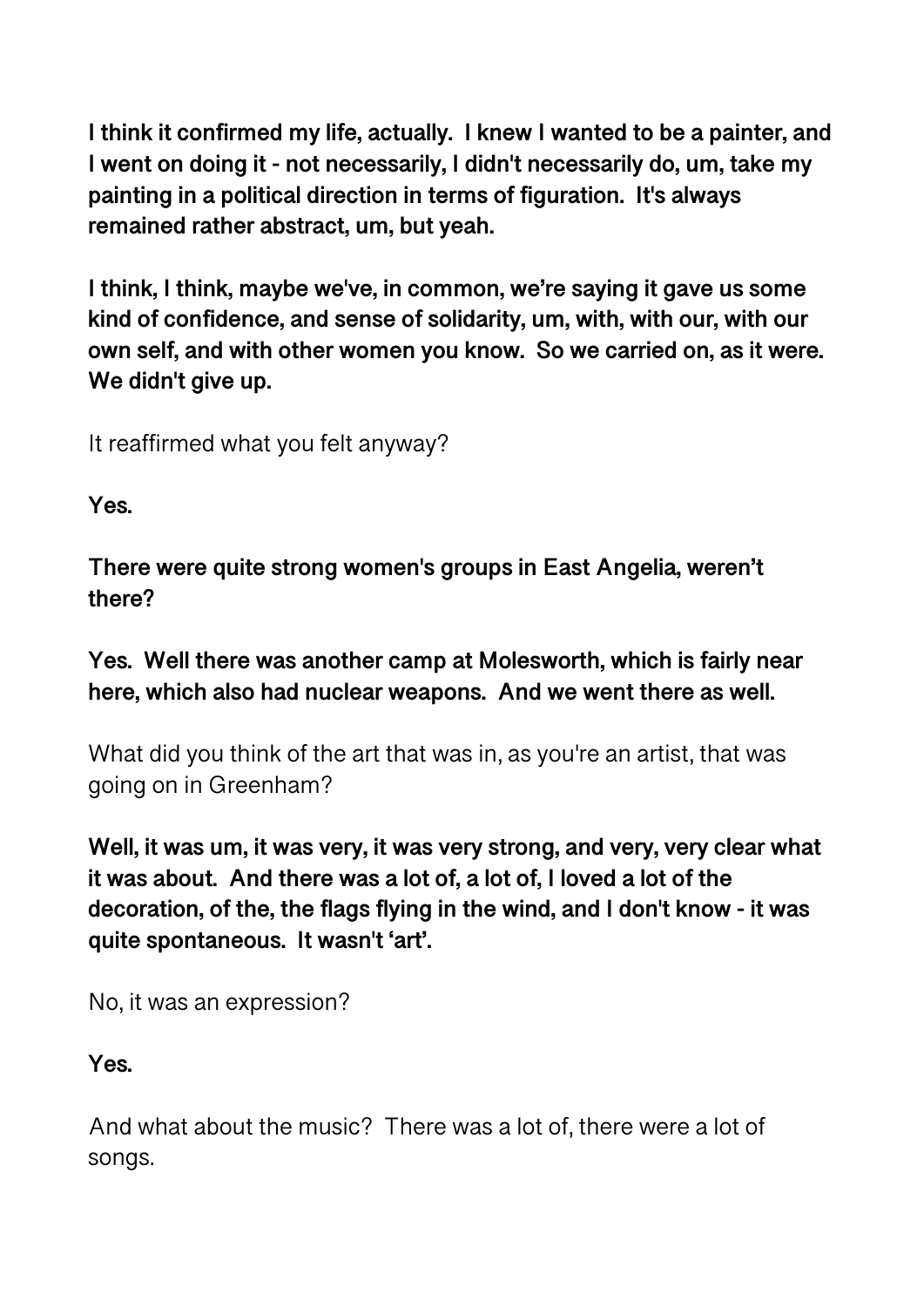# **Yes, I'm very deaf. (Laughs).**

So did you stay over the whole period? Were you there on and off all the way through?

**I wasn't. I just wanted to get a little painting I did.** 

**I suppose you've seen this? (Shows something).** 

Oh, yes. That's one of the banners.

**I should think it was probably, well, I think we were on and off until the nuclear weapons were removed, but the camp went on actually longer than that.** 

**Yes, it did.** 

## **But um, I think after the weapons were gone, I didn't, I didn't go back.**

Can you get past? Sorry, I was in your way, wasn't I? Did you do that while you were there? (The painting)

## **Sorry?**

Did you do that one while you were there?

**No, not when I was there. I did it when I came back. The very first time, almost the first time, there was a, we sang around the base, and the sound got picked up. Somebody started, and just the singing and it went right round circle. And that was a painting I did. The music, the sound started there. And it went all the way around. I did it as soon as I came back. It's just a (inaudible). But I called it Greenham. It was winter. (Laughs). I mean, just the whole thing.** 

Yes, it's evocative of the communities, the circle around them.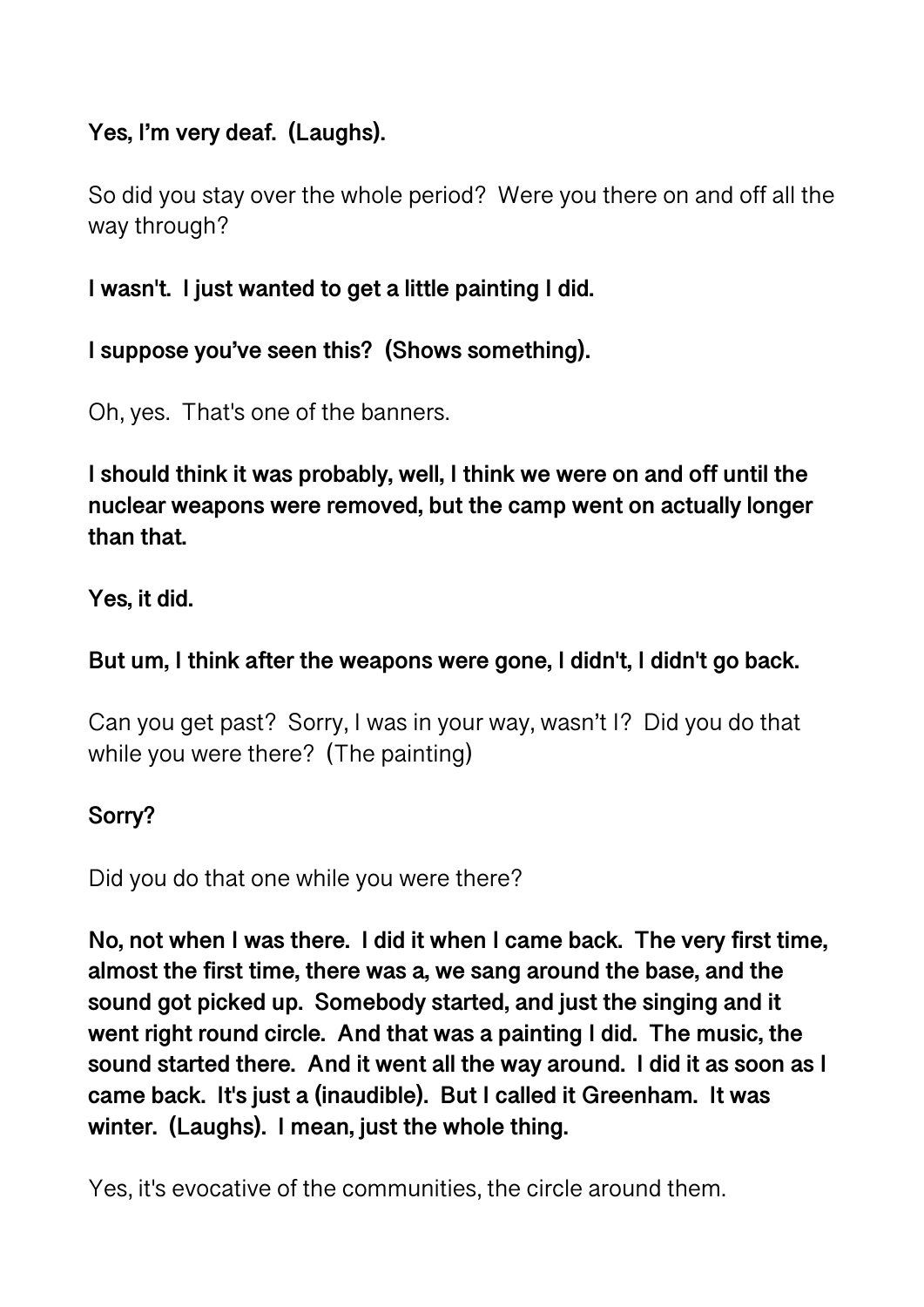## **Yes.**

Beautiful colours.

### **Thank you.**

So how do you think you were portrayed, that Greenham was portrayed by the media at the time and since?

**I read The Guardian! (Laughs).** 

**Well, you couldn't avoid the headlines, could you? There was a lot of...** 

**Lot of hostility.** 

**A lot of hostility from the Daily Mail, the Daily Express, and the Telegraph. A lot of just derogatory person - sort of personal derogatory stuff, particularly about everyone was a lesbian, which was an insult. And...** 

**Stupid women singing.** 

**Yes. And I think probably there was a lot of stuff if the were children seen there, that was something that was that was then denigrated, you know as a disgrace.** 

How did they cope with washing and cooking and sleeping?

**Well, it was very basic, wasn't it?** 

**Very basic.** 

**Very basic. As I say, that's one of the things I've really taken from it. (Laughs).**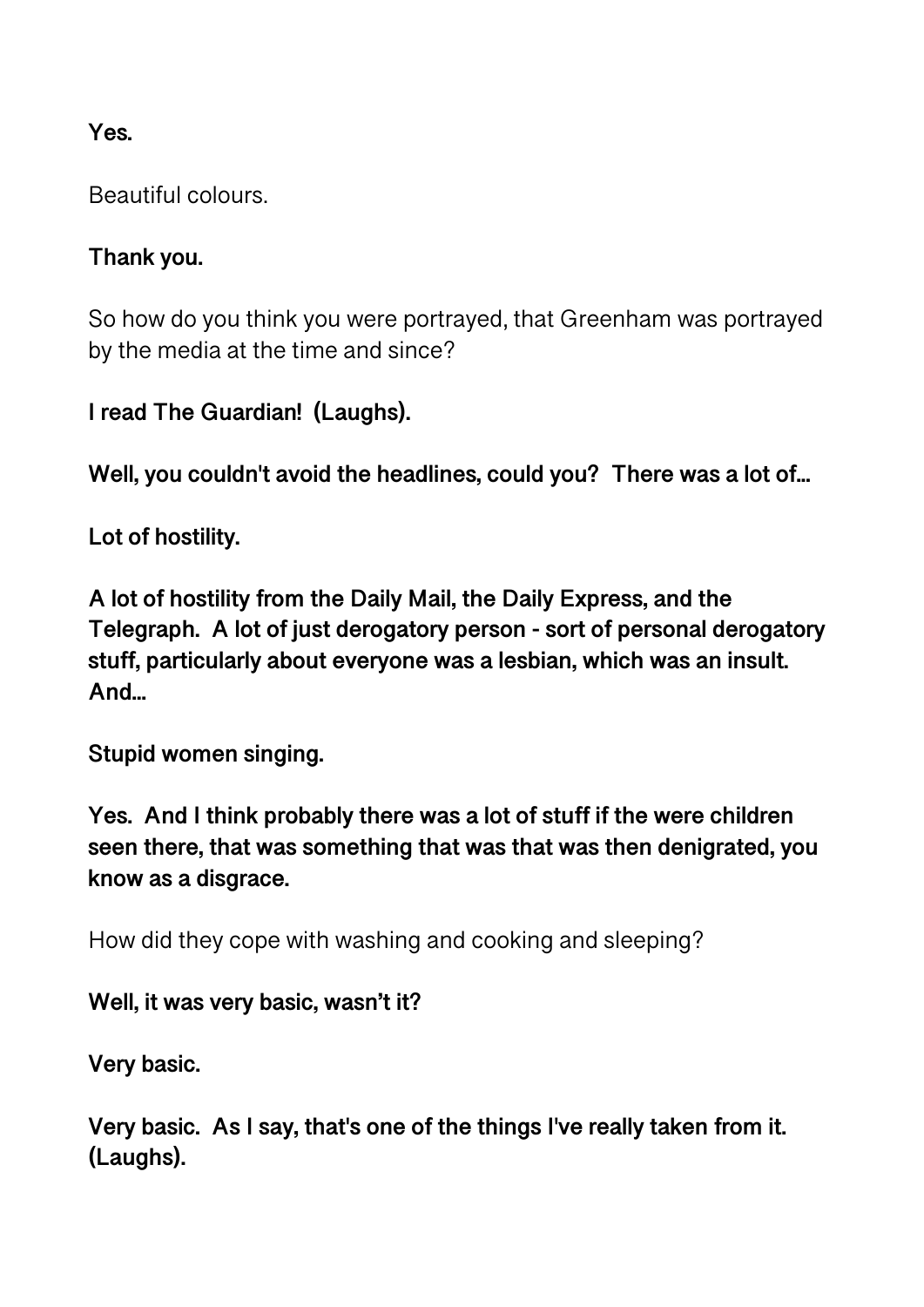You liked the outdoor living?

**Well, you know, what do you actually need? And it's very exciting to live with very little, actually - very stimulating, isn't it?** 

**You make do.** 

**Living outdoors, yes.** 

**Everything, you know, you've got to sort everything all the time. It's not there's not a tap or a switch.** 

So where did you get water from, then?

**There was a - I remember one of the main taps was on on the other side of the main road from the main gate, wasn't it?** 

**Oh yes.** 

**That was a tremendous hazard to get, because it was like a dual carriageway main road to Andover, or somewhere, I think Basingstoke.** 

**I don't remember. But I remember the tap! (Laughs).** 

**I think there was, there was, there was a cafe somewhere near. Where people went to to wash.** 

**Yes.** 

**Fill up water and, and, and, what was it, it was something - the guy who owned it negotiated with the camp, um, can't remember what it was, but but something went on that they were able to use the showers, or the loos, in return. But I can't know what.**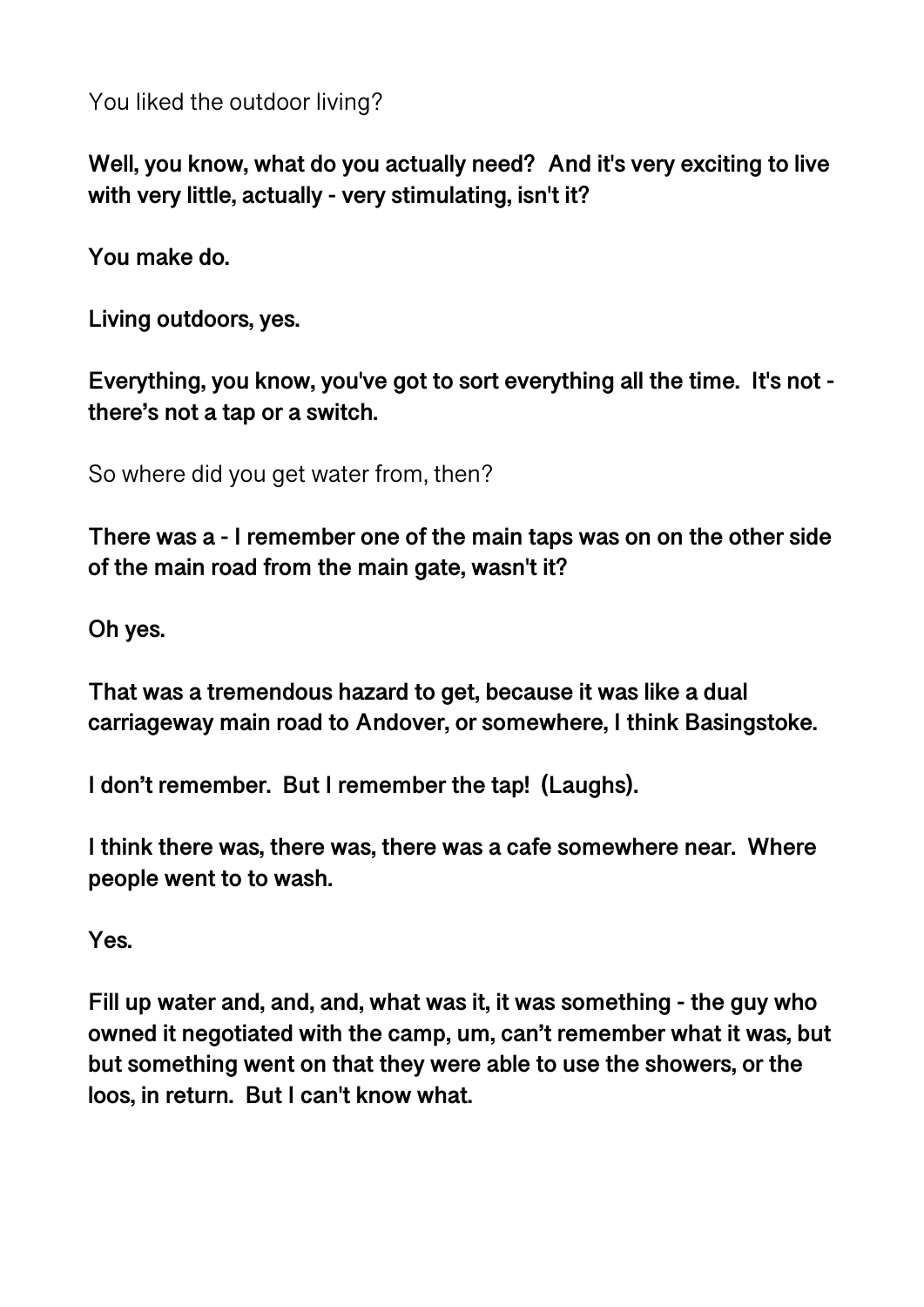**We weren't there for - none of us were actually there for, for weeks or days, or even days on end, you know, so we don't - we can't really give you that.** 

**Have to ask my daughter who went there a long time.** 

**Yes, we didn't live there.** 

**Yes.** 

Do you think many people stayed through that?

### **She didn't stay throughout.**

For a long time?

**Well, some people did. Yes. Had - there was a woman, I mean, they've probably been in touch with you these women. Helen - Helen... what was her name?** 

**Johnson.** 

**No, that was Rebecca Johnson. Helen...Helen was from South Wales wasn't she, and she left her job and, and really devoted herself, and there were a few, but I don't remember everybody's names who did that.** 

There was talk that some of the women would have joined, and they were escaping some sort of domestic abuse. Did you come across any of that?

**I think, well - this woman Helen, I don't know whether it was domestic abuse. I think she was ending a very, quite a long marriage, certainly by, by what she did. But I don't know, I don't know if I ever knew, and I certainly don't remember the reasons.** 

No. So you didn't come across that, in general?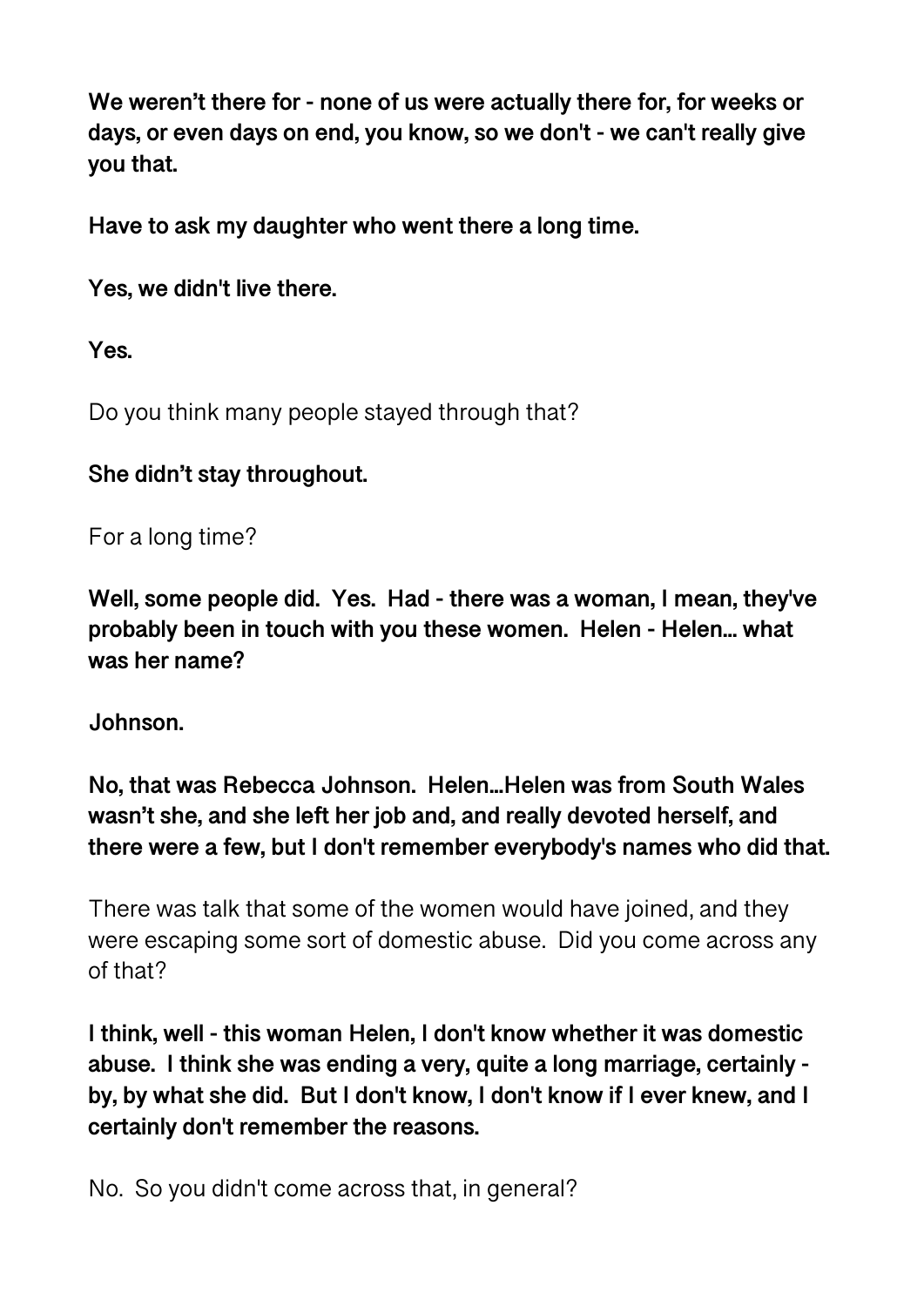**Not directly, but I certainly heard of people that that's what some women had done. Had got there.** 

Because it'd be very life affirming, wouldn't it to be surrounded by women?

**Well, you feel perhaps protected. On the other hand, of course you're not - it's not really a very safe place to go beside a...** 

Physically?

### **...a nuclear base, is it?**

Well, hopefully they wouldn't set them off while you were there. (Laughs). What um, if there was one sort of thing that would be very evocative of Greenham, and what would it be for you? A song, or a sign, or symbol, or an emotion?

**A feeling of togetherness, I think, for me, it was most powerful. We are all in this together. (Laughs).** 

#### **Yes.**

You think of anything? If somebody said 'Give me an one idea of Greenham', what would it be?

**It's difficult, because it's sort of diffused, really. Yes.** 

**It was the day - in the summer, was it - December meeting 6 months after the camp had landed there.** 

**There was, well there was the huge Embrace the Base. But, I think that was March.** 

**No, I think it was in December, wasn't it?**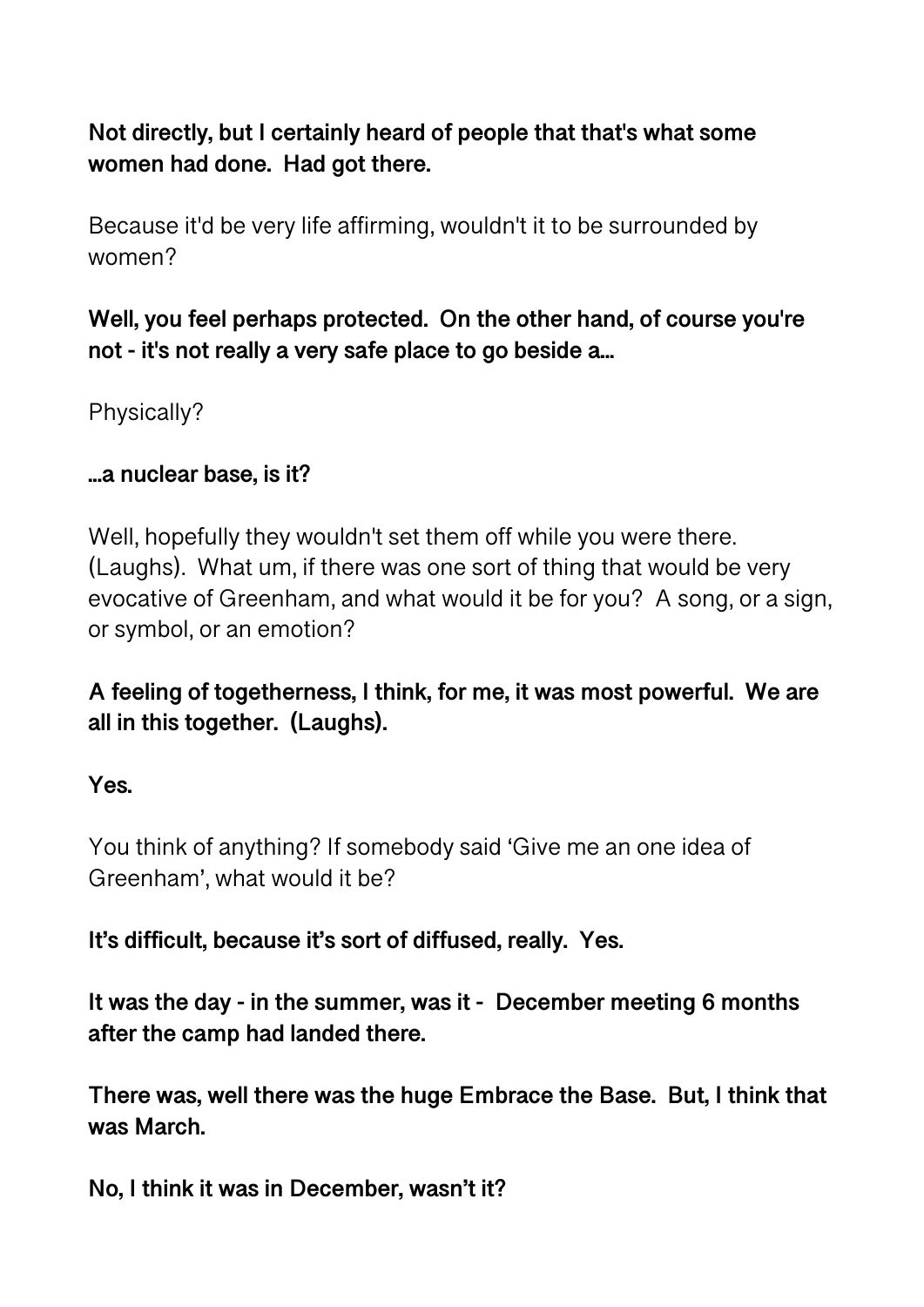**Well, I thought it was in December, and then I, I opened up one of these books...** 

**There were two.** 

**There were two, actually, yes. Yes, there was one in - just before I went to that house in Devon, and that was December. Yes.** 

**Yeah. And then there was one in the summer I think. But well, you know, the - I remember December one. I think there was snow on the ground, the lights, the candles.** 

**Yes.** 

**Whether it was starlight, I can't remember, but you know, the evening drawing in. It was good. I wasn't there - I didn't stay there very much. I went for a night or 2 every time, but not not, you know.** 

I was reading one testimony and a woman said she'd kept a journal when she was there. And she read it recently, and she said she couldn't believe the amount of emotion that she'd felt at the time about the camp.

#### **Yes, yeah.**

**I think we have forgot, like I said about the fear, I had forgotten that, actually.** 

**That's true.** 

**I mean it's a hell of a long time ago! Yes, it does. It turns into ideas maybe, rather than the feelings, the what's left is some ideas. And that sensation of holding holding hands at the - on the Embrace the Base. That was extraordinary.**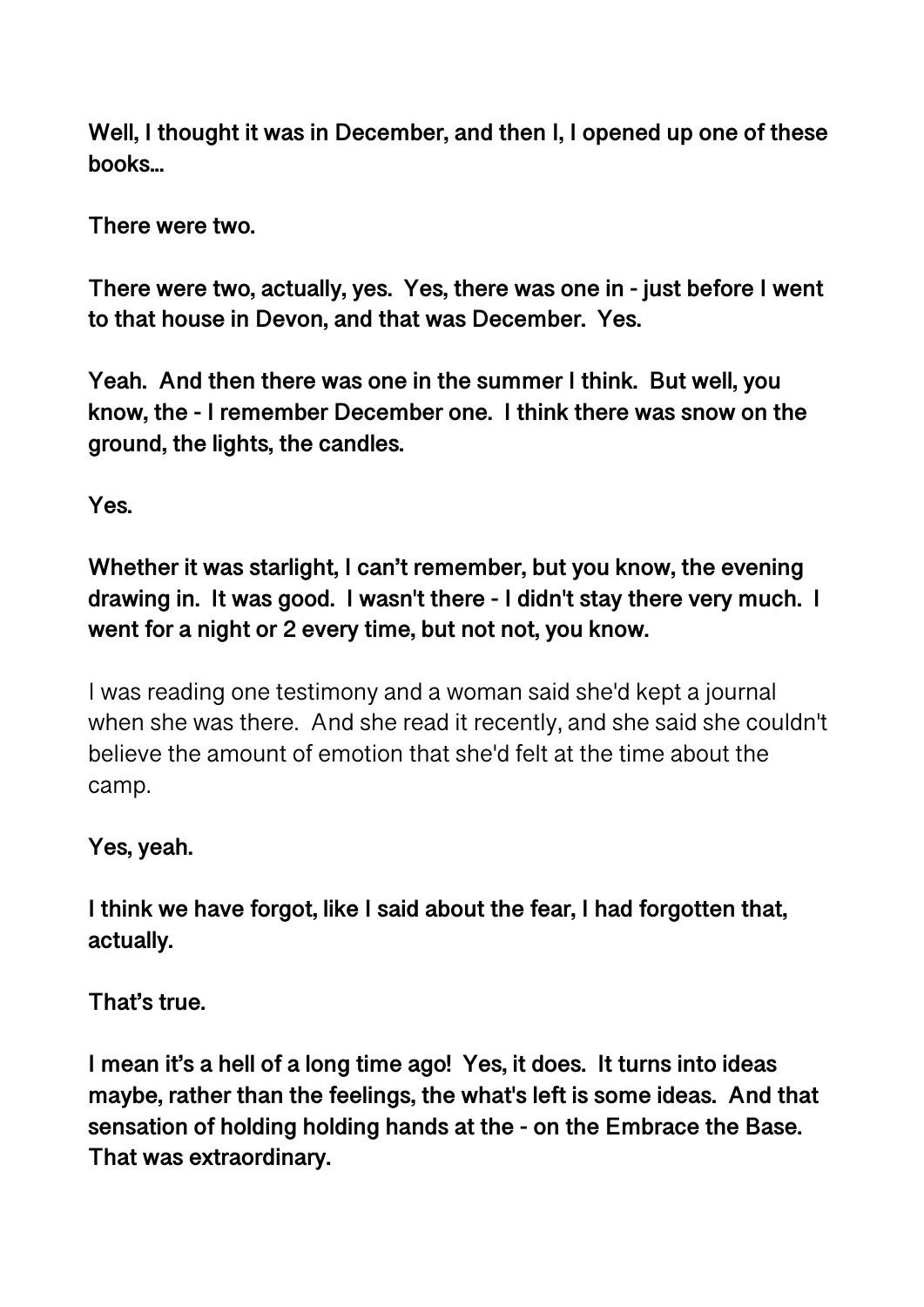**Yeah.** 

### **That was very emotional.**

And were you all singing at that time?

# **Well I think there was certainly waves of singing. Yes, it wasn't nonstop, but yeah, it kind of a song arrived down the line, sort of thing.**

Somebody told us yesterday that they passed a tampon all the way around, and when it got back to the beginning they knew the circle was complete.

(Laughter).

# **That's a very good story. Sounds like it might have been made up afterwards.**

# **Walked into eternity. (Laughs).**

So if there was one visual symbol that you could say was Greenham now, what would you think that would be?

**Well, I've be looking at photographs that I took there, so that's rather different. With those it's the backs of the women in front of me, going on forever, as it - there were huge crowds.** 

**I think, for me, it's that very famous photograph of the dancing on the top of the silos. I think that's an incredible picture.** 

**Yes.** 

**Um, so, it's so evocative and powerful of the, the difference between the women and the concrete and the fence. It's such a powerful image of what it was like, actually, and what what the confrontation was about.**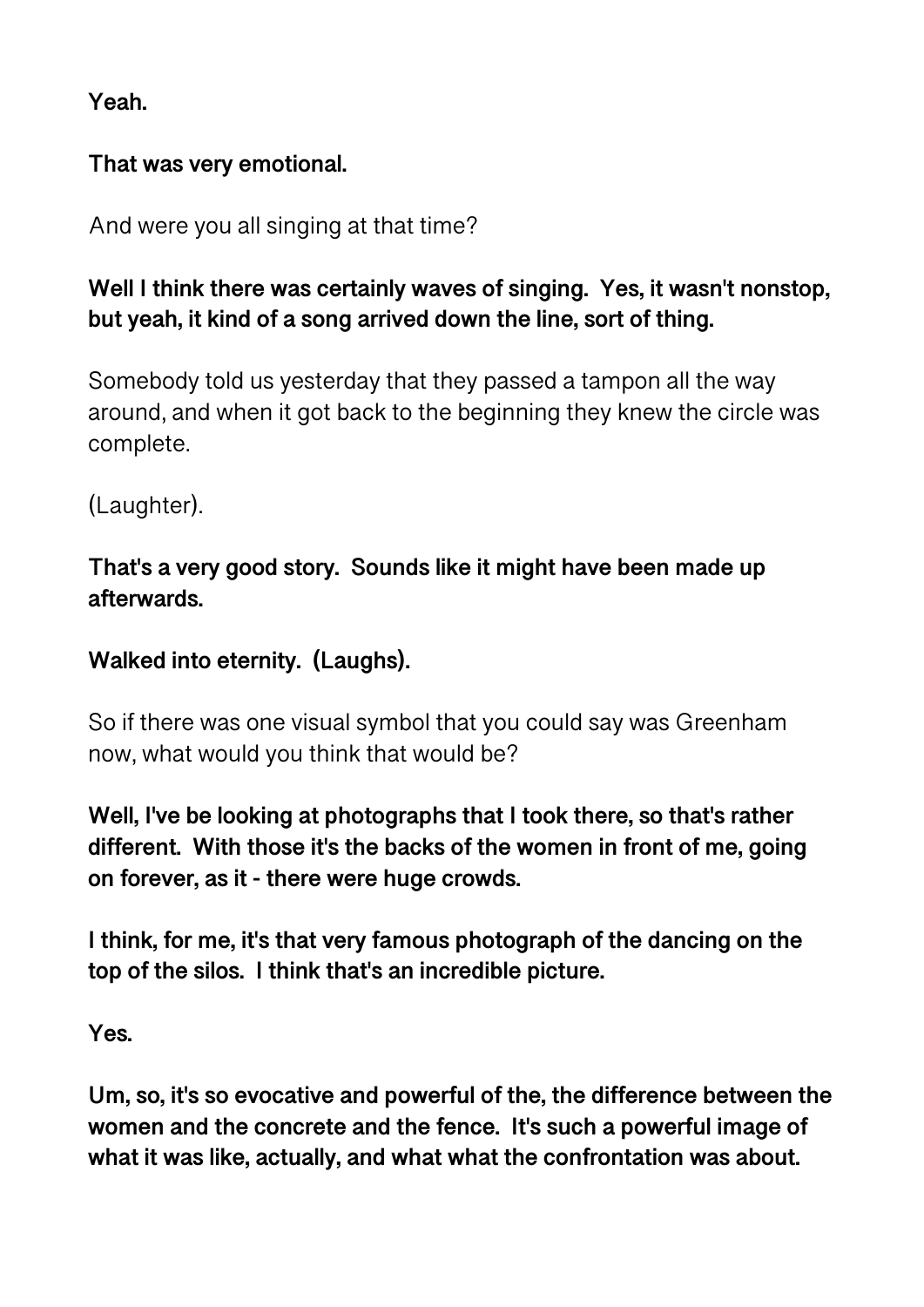### **Gosh, they were brave, weren't they?**

**Yes.** 

And the women were on top?

**Yes, they were dancing and they, and it was dawn in the winter, so they were - they're just silhouettes, aren't they?** 

**They're silhouettes.** 

**Have you...** 

**I don't think I've got a photograph of it.** 

**It's been reproduced so may times.** 

**There's a postcard.** 

**All these lovely clippings.** 

**Be careful opening these, they get so frail.** 

**There's another one which is not at Greenham, but came out of Greenham of the woman lying down in the street outside the courts of justice. I think, I think yeah, this one on, this kind of picture is just amazing.** 

**Oh yes.** 

**The sort of combination of women's imagery, and the male part...** 

**What about this?** 

**'Scuffles as women seal off base'.**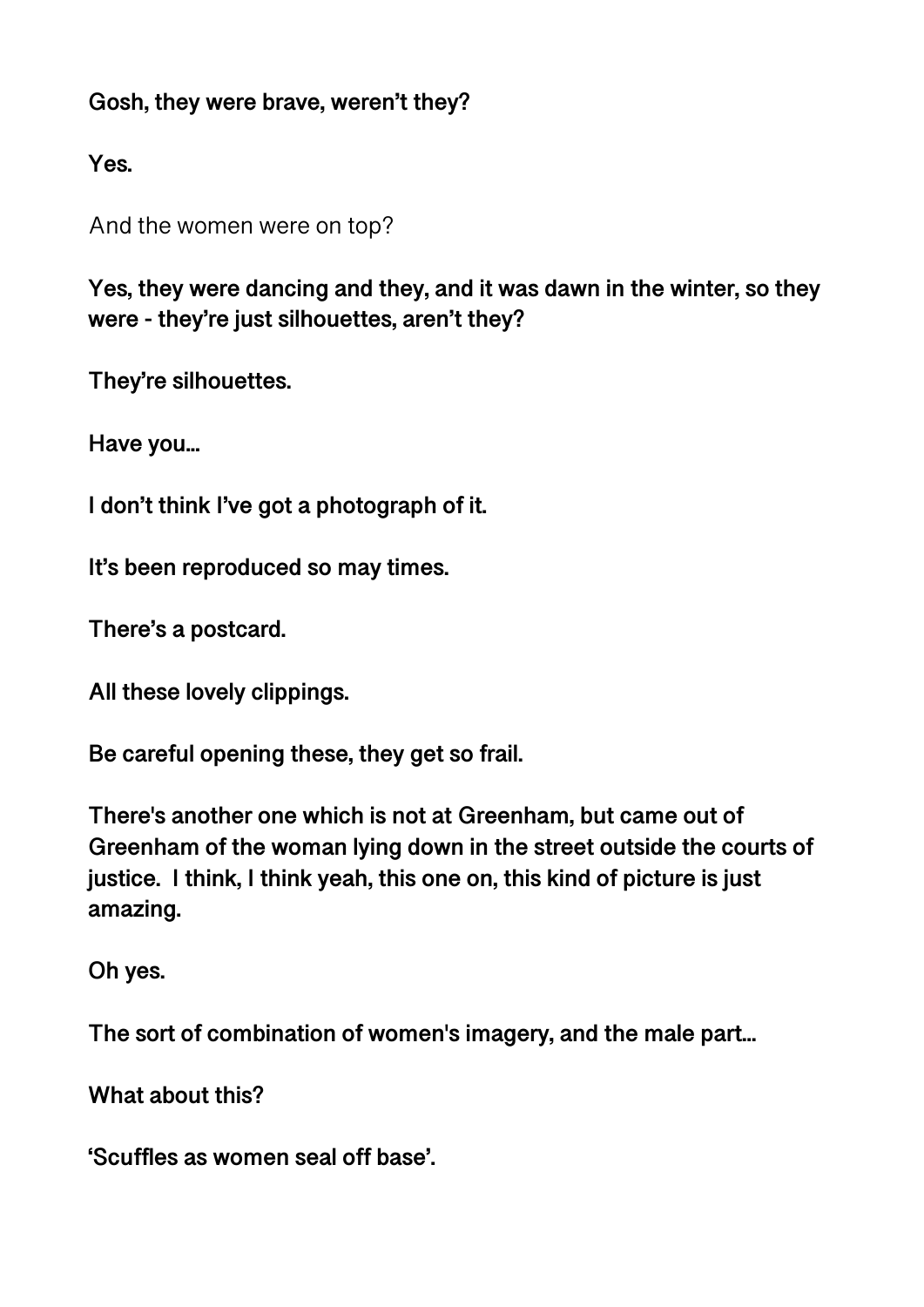## **That makes me emotional, I recognise Martin's handwriting.**

Have you, have you all remained active in the peace movement since?

**No, I can't claim to have. I can't, I can't.** 

**No. I suppose we're, we're feminists, with you know, we would still describe ourselves as feminists very much. Still - I mean I've never.** 

**I went on an Aldermaston march. When was that Julia? That was after?** 

**Yes.** 

**After Greenham.** 

**I suppose the thing about Greenham was it did seem so spontaneous. It just grew. And it wasn't, it wasn't organized. Which the CND marches obviously were. It was, it was, it was a women's expression.** 

**Yes.** 

**And it did go on being without leaders, didn't it?** 

**I think it did.** 

**Yeah, which is pretty remarkable. This, this is something that Julia and I took part in - another march. Have you come, have people told you about the Star Marches? They were from all these places in the country to Greenham, you know, when Greenham was very well established. I don't know if this has got the year - oh, '83, the summer of '83. And there were thousands of us, you know, eventually, we converged you know, on the same day, on...** 

**There were actually very few of us who went from here.**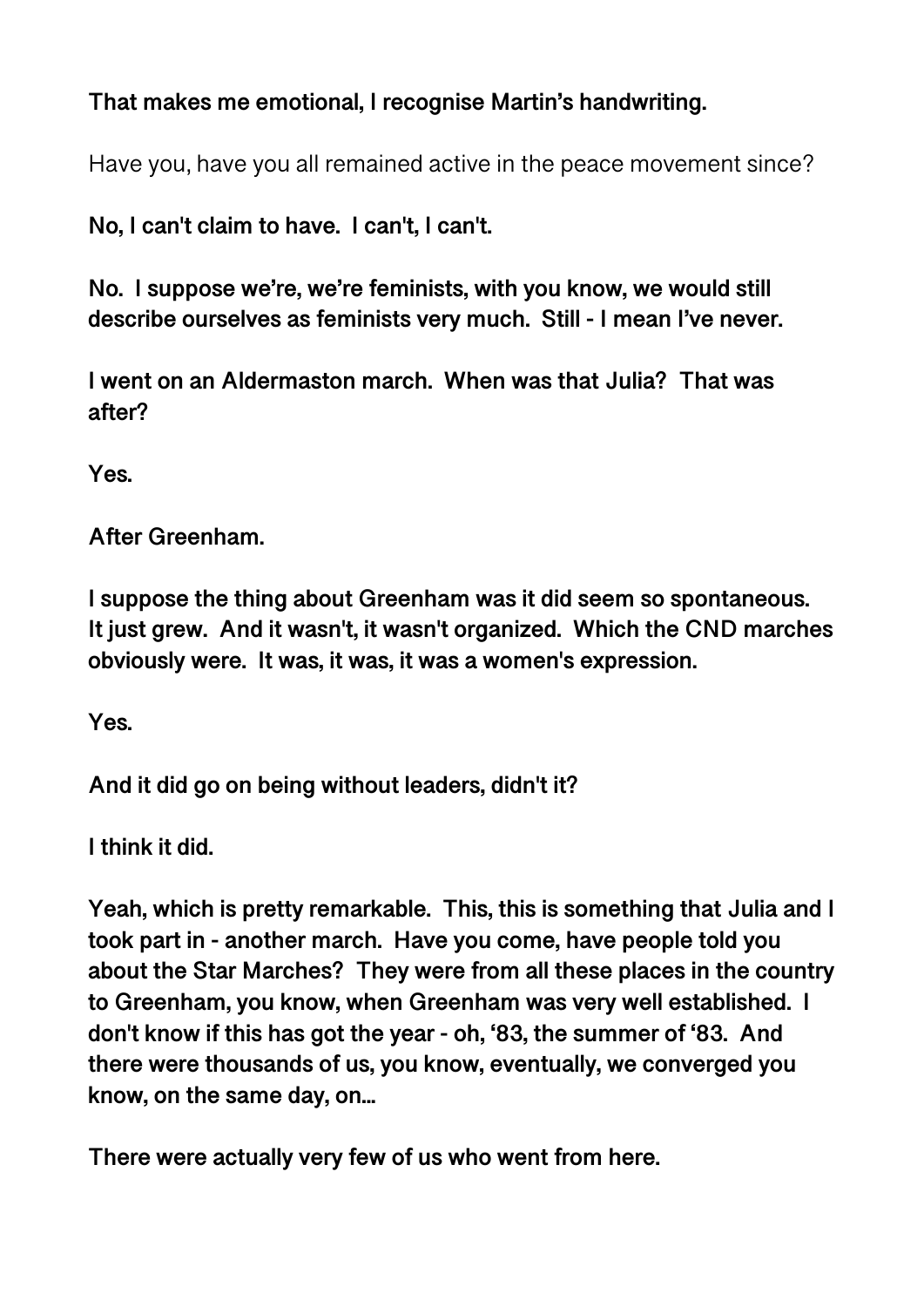**Yes, never mind! (Laughs).** 

# **Well, in as much as people had prepared, and were always welcome, and this little trickle of women turned up.**

Why do you think the Suffragette movement has been remembered more than this Greenham community? Or do you it has?

### **Just a different time, isn't it?**

Do you think it's just a matter of timing of history?

**Maybe it's a...** 

**It's a different issue, of-course.** 

**Yes, it's a different issue. It's a more - it's a universal issue. But I mean peace is obviously a universal issue, but it doesn't traditionally have such large numbers of people supporting it. Maybe - I don't know. Maybe the patriarchy would prefer us to, to remember the Suffragettes more than Greenham because it's less - it's more orderly, I mean the outcome is something sort of orderly and controllable. And 'Oh, now you've got the vote, so you can be quiet'.** 

And also it's further back?

**Yes. I wonder, do you think there'll be a 100th anniversary of Greenham? I - it maybe not?** 

**Well I think you're helping to make...** 

**Yes...** 

We're attempting to record it.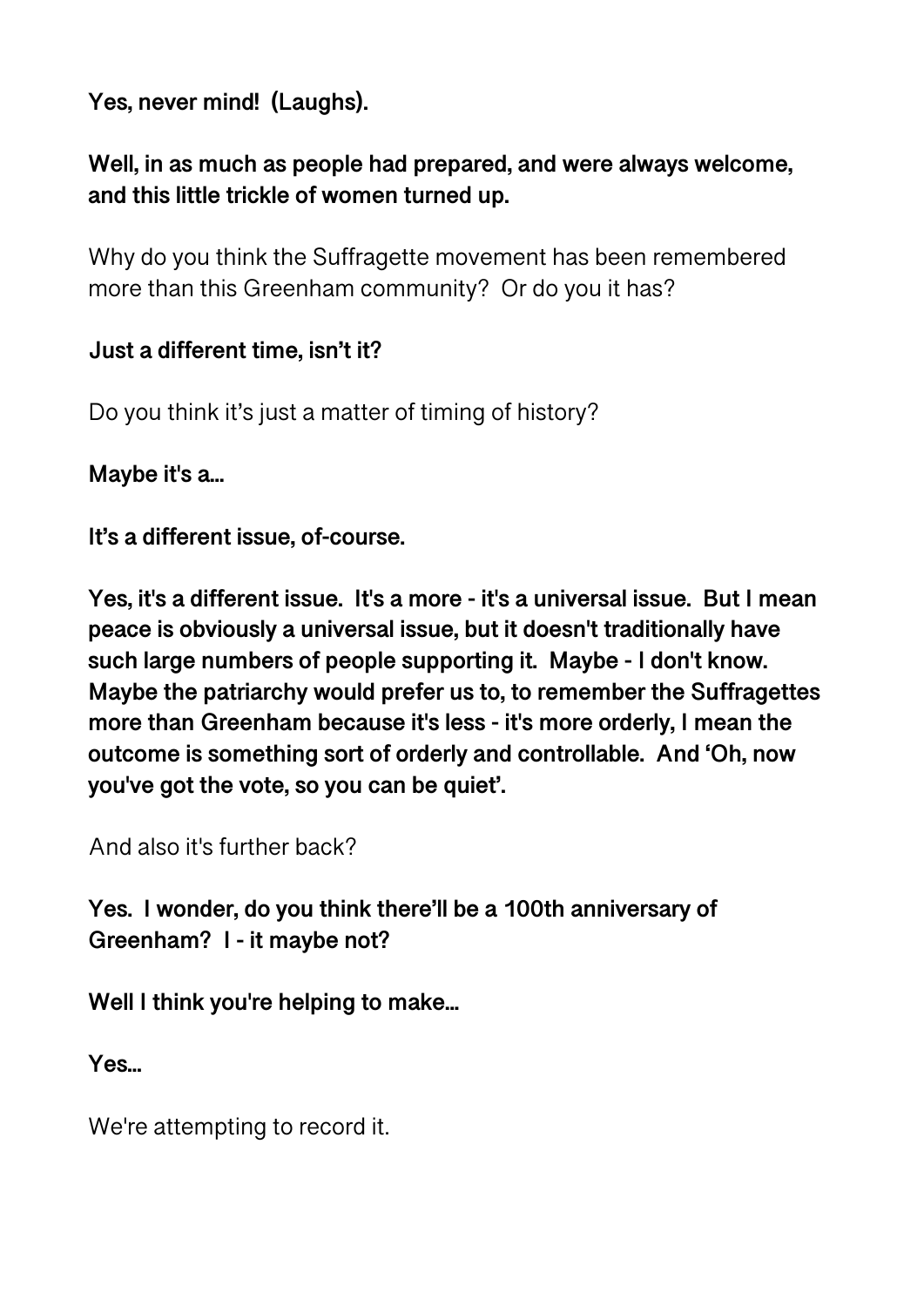**Yes. I do remember the shock when I first said to someone, I just said 'Greenham', you know, referred to it in an automatic sort of way and it was a young man, actually, and he said 'What's that?' And it was probably maybe about 2000 - year 2000 or so.** 

Yes. Whereas if you say Suffragettes, everybody knows, don't they?

**Yes.** 

# **Gets forgotten.**

It is a different issue.

**Yes.** 

**Fighting against nuclear...** 

**Lots of people are not involved in that. Half the population...the vote, you know.** 

**Has anyone else said to you about the fact that some feminists were critical of Greenham, because they said it isn't a women's issue - peace is not a women's issue. Feminists should be fighting for things which are specifically for women.** 

No, I haven't heard that.

**It was quite a strong challenge, I guess.** 

At the time?

**From radical feminists basically saying - do you remember that, Julia?** 

**Well, I do. And also, I think another aspect of it was that it, it was seen um, from a lot of women's point of view, that it was a very middle class movement, and mostly white middle class women.**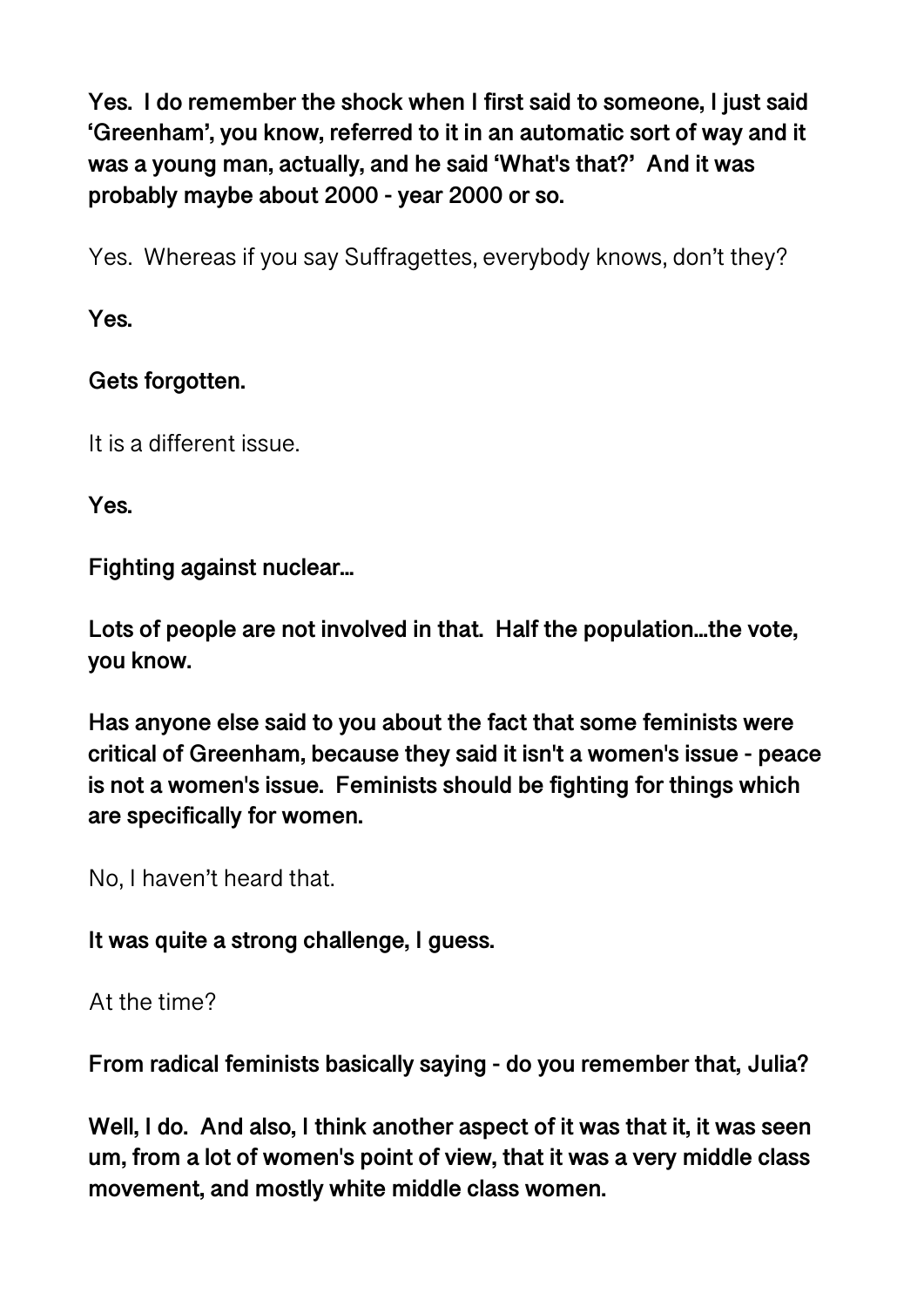So that was a criticism?

# **Well, yes. Which is why you know that that's the tea towel, obsessed about the tea towel!**

You are obsessed about the tea towel! I can understand that though. It's sort of left on a tea towel, which has lost its importance.

**Yes.** 

And it's commercialized, which is a really strange feeling.

**Yes.** 

**That people could be making money out of Greenham tea towels!** 

Yes.

(Edit in recording).

**My Country is the Whole World, which is an anthology that we made of women's peace, women's writing about peace and war, since from Sappho to Greenham, basically. And that very much came out of, I mean, we were working on that - well, it was published in '84. Actually it was published at the end of '83, wasn't it? And they...** 

Were you working on that right from the beginning?

**Yes. And there was as, there were ten of us, I think, all of whom, were also involved with Greenham or connected to Greenham. But we were it was a Cambridge group. Cambridge Won't - Women Opposed to Nuclear Threat.** 

```
Oh, right! (Laughs).
```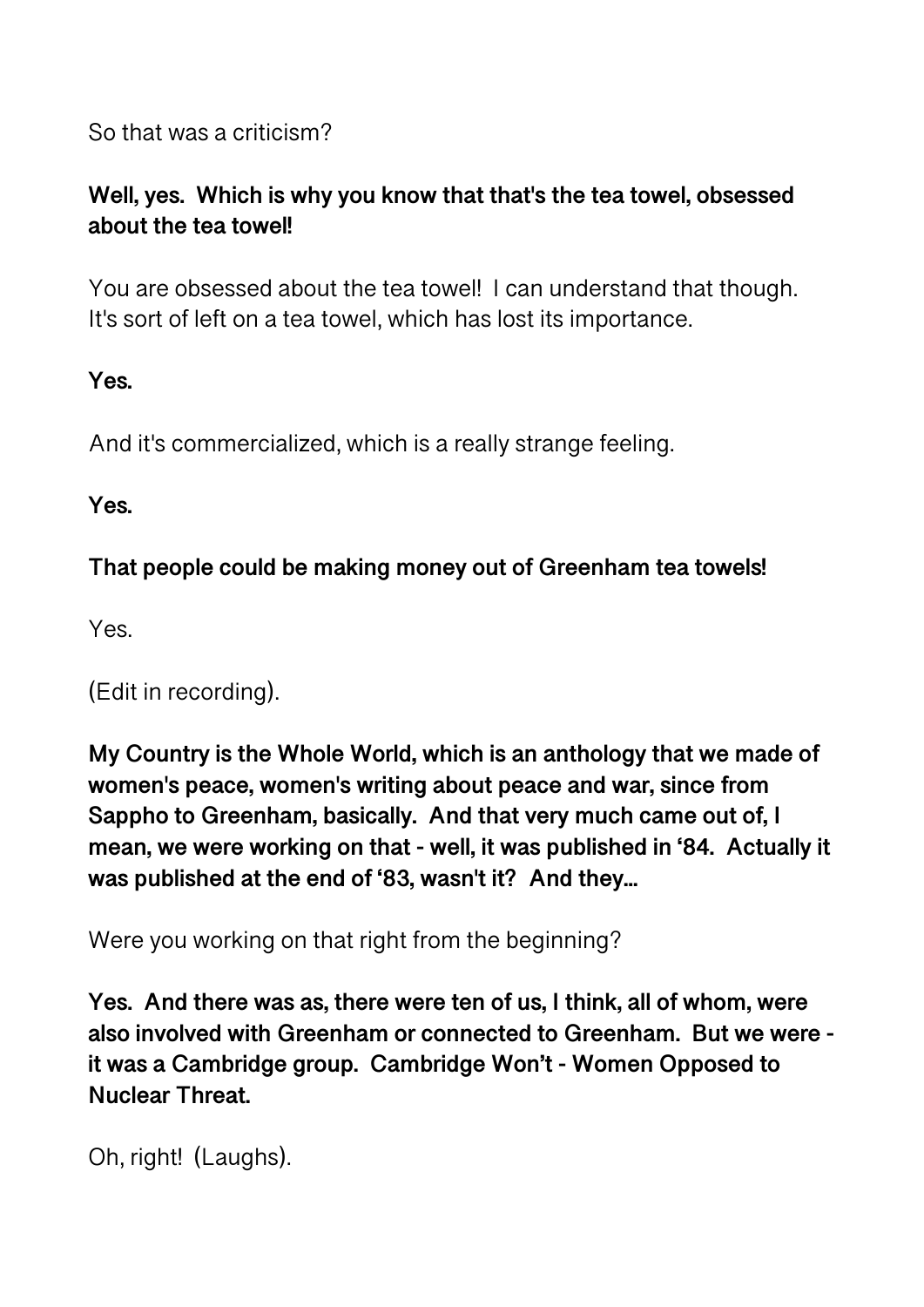**Cambridge Women's Peace Collective we actually called ourselves for this, yeah. And that I suppose, that was very exciting to, to, well to get it published.** 

To record.

**Yeah, to get it published from a group of people that weren't, you know, none of us were writers or anything. It was a hell of a lot of - it was about collective, I'm sure you two remember me?** 

**Yes.** 

**I was - the difficult, the difficulties of, you know, producing that with ten people having to make a decision.** 

Did everybody - was everybody involved in the writing of it, or?

**Well, it, it's an anthology of other people's writings, women's writings, but there were - each person had a little biographical bit, and then there's an introduction. And we had - but we had to make decisions about what to include, and what editorial, like editing.** 

Collective decisions?

**(Laughs). Yes! You can imagine! But that's a, I don't think that would have happened without the background and the current, you know, Greenham existing was a, was a sort of stimulus to carry on doing it. Make it happen. And it came out of just after the Embrace the Base.** 

**Do you sell, do you sell a lot of copies?** 

**Well, it was launched at my shop, wasn't it?** 

**Yes.** 

**We sold a lot, yeah.**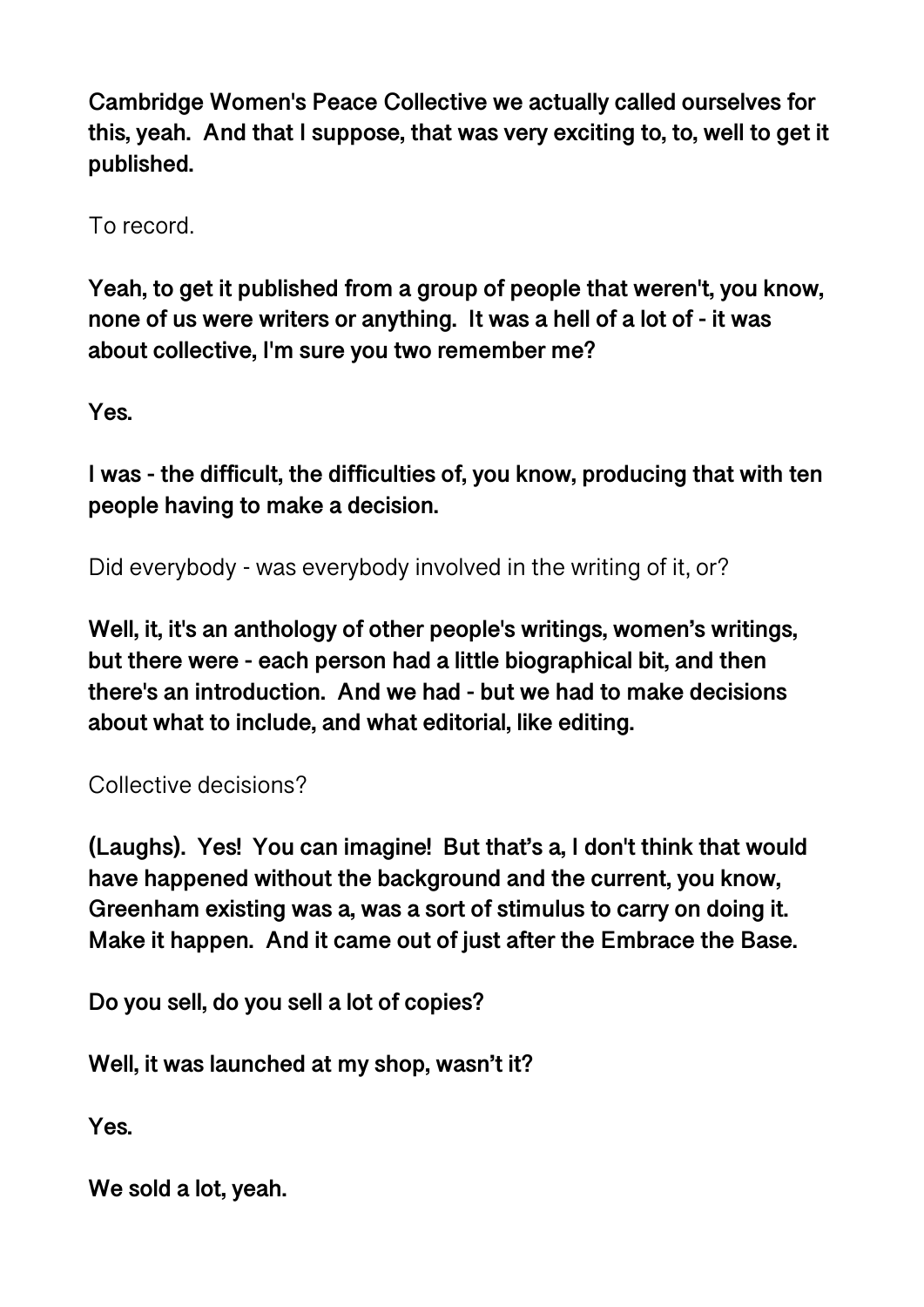Is it still in print?

**Yeah, we sold out. No, it's not in print. I think it sold out, though. But no, they didn't, interestingly, it probably took 5 years to sell / 4 years. You know, things had changed by then as it were Greenham.** 

**That's an interesting point - you came to me, I didn't know Elspeth, I got to know her through the book. Er, but you had been to Hefner's (spelled phonetically) first, which was a big bookshop. And er... She was told the woman who was in charge of the Women's Studies, I suppose - Sociology, I think, and got to know and said 'We can't have that, it's too political', that's what you told me.** 

**Well remembered!** 

**So you came to me instead.** 

**Yes.** 

**But you didn't know me, you just just turned up.** 

**Just turned up.** 

**Did I?** 

**No, you must have known me, but I didn't really know you.** 

**No.** 

Greenham gave you the courage to go?

**Yeah. Yes. It certainly did.** 

(Edit in recording).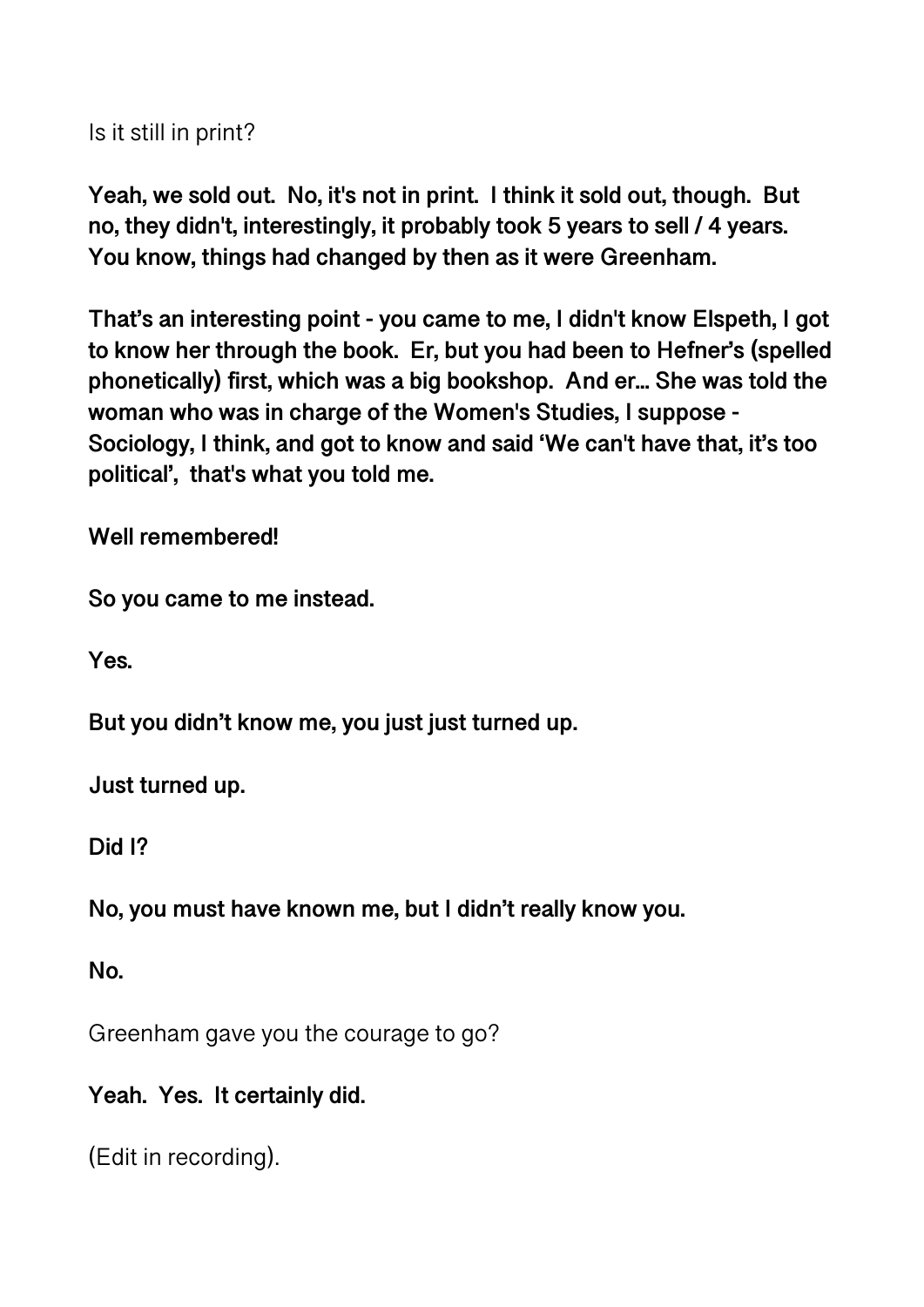**Well, I think my memory's a letter in The Guardian, written by Ann Pettitt.** 

**I don't remember it as a letter..** 

**Or an article?** 

**But something in there was a statement of some sort in The Guardian. Very shortly before, wasn't it?** 

**Yes, it was.** 

**I think it was only a week or something.** 

#### **That's right.**

So then you did you get together as friends to go then?

**Yes. Julia and I did.** 

**We went together on the walk. Nobody else came.** 

#### **So the first - you mean on the original?**

#### **Yes.**

So was it an extension of your CND campaigns then, that brought it forward?

#### **I don't think it was connected.**

But is that what made you think about going?

#### **Well, it was technically connected.**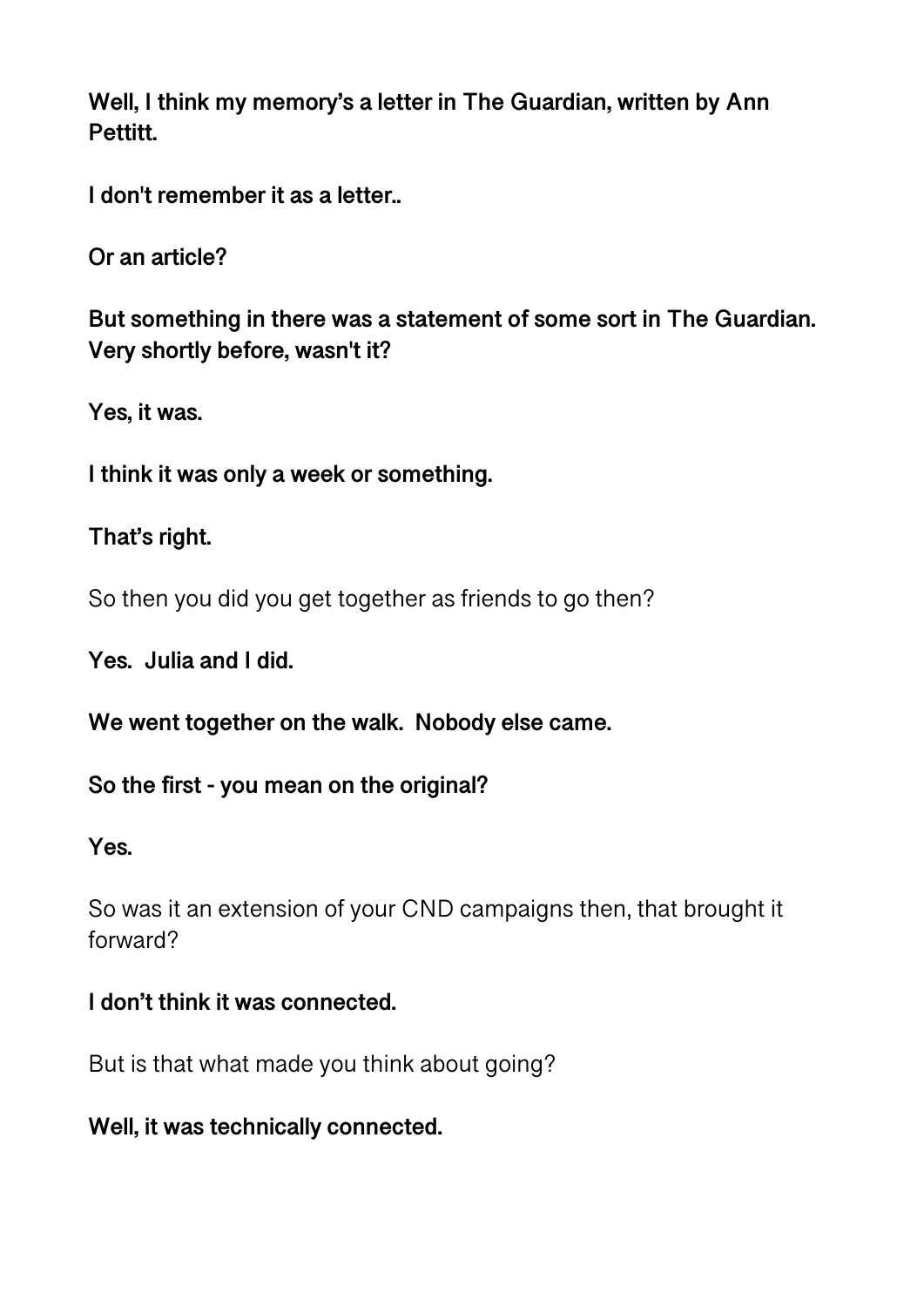**Because it was - I think we were - the nuclear, the Greenham, you know, the arrival of the missiles it was a big public issue at the time.** 

**We had this telephone tree. Do you remember?** 

**Yes.** 

**That was later wasn't it?** 

**Well there were telephone trees for everything, weren't there?** 

**Yes there were.** 

**Because that was the way we communicated.** 

**We didn't have the internet.** 

**No, no internet or mobile phones. That's what's so amazing about that.** 

People got together anyway, without it?

**Yeah, and how it sort of - I mean it was a complete surprise, wasn't it that, that, that number of people turning up.** 

**The thirty thousand one you mean?** 

**Yes. Nobody knew that was going what was going to happen on that day - before.** 

How many people do you think were there? The maximum number of people were at Greenham at any one time?

**Well, that on that day, there were estimated thirty thousand, but that wouldn't staying. I have no idea, because it was very fluctuating.** 

**(Inaudible)**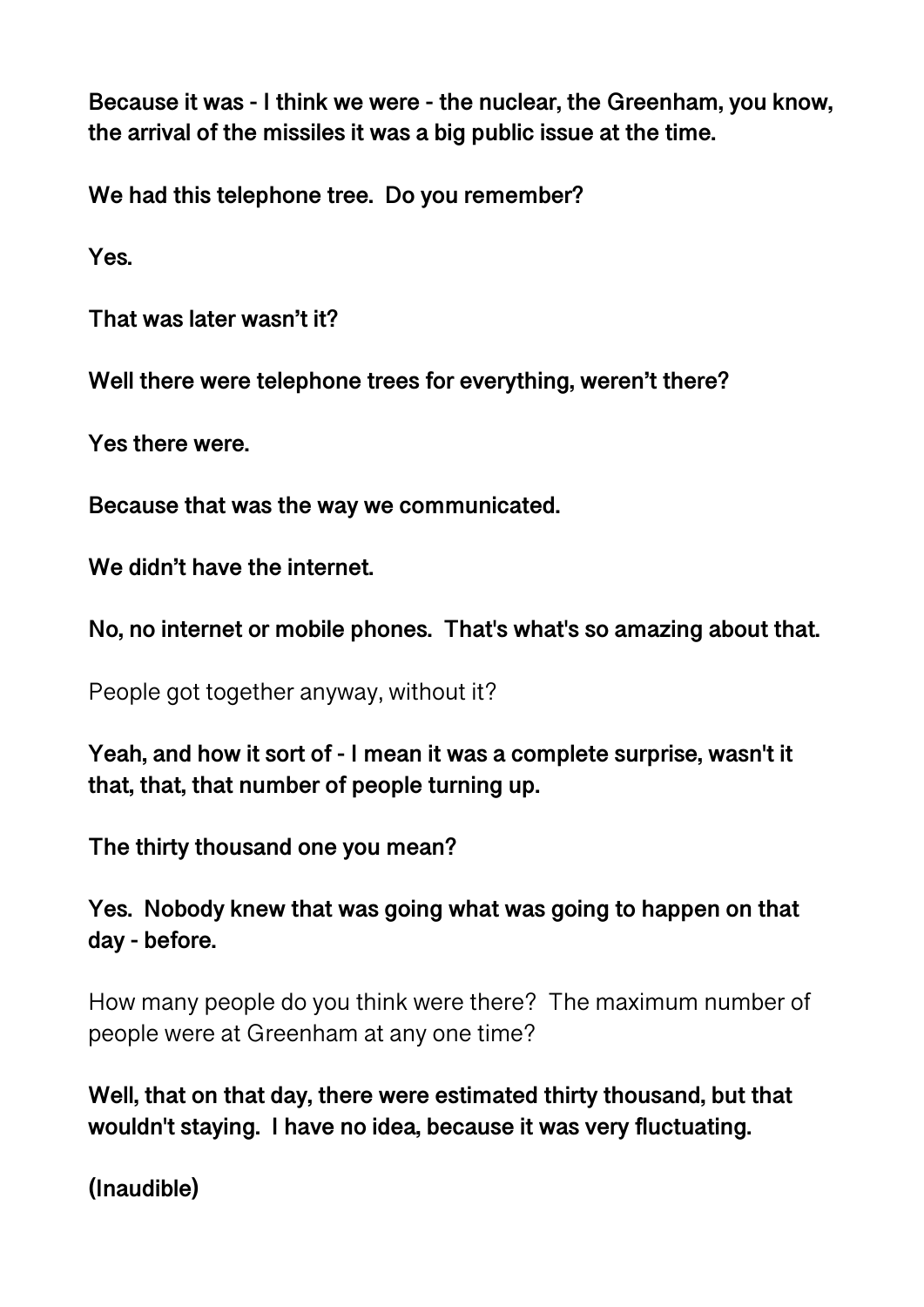Oh gosh.

### **Could you pass me that card?**

It's beautiful.

**Thank you very much.** 

# **Very similar.**

What do you think was the average age of the people there?

## **Is that the woman who had twins and was a rapper?**

They all look very young in these photographs.

### **That looks like Jane.**

**Yes.** 

**Jane who's in, who's in the anthology. Jane Ricard.** 

**That's right. Yes, that's what it was.** 

What do you think the average age was of people?

**I'm sorry?** 

The average age of people who were there

#### **Grannies for Peace.**

**It was huge, I don't know what the average would be. Every age.** 

Look at this one - 'Flaming women'.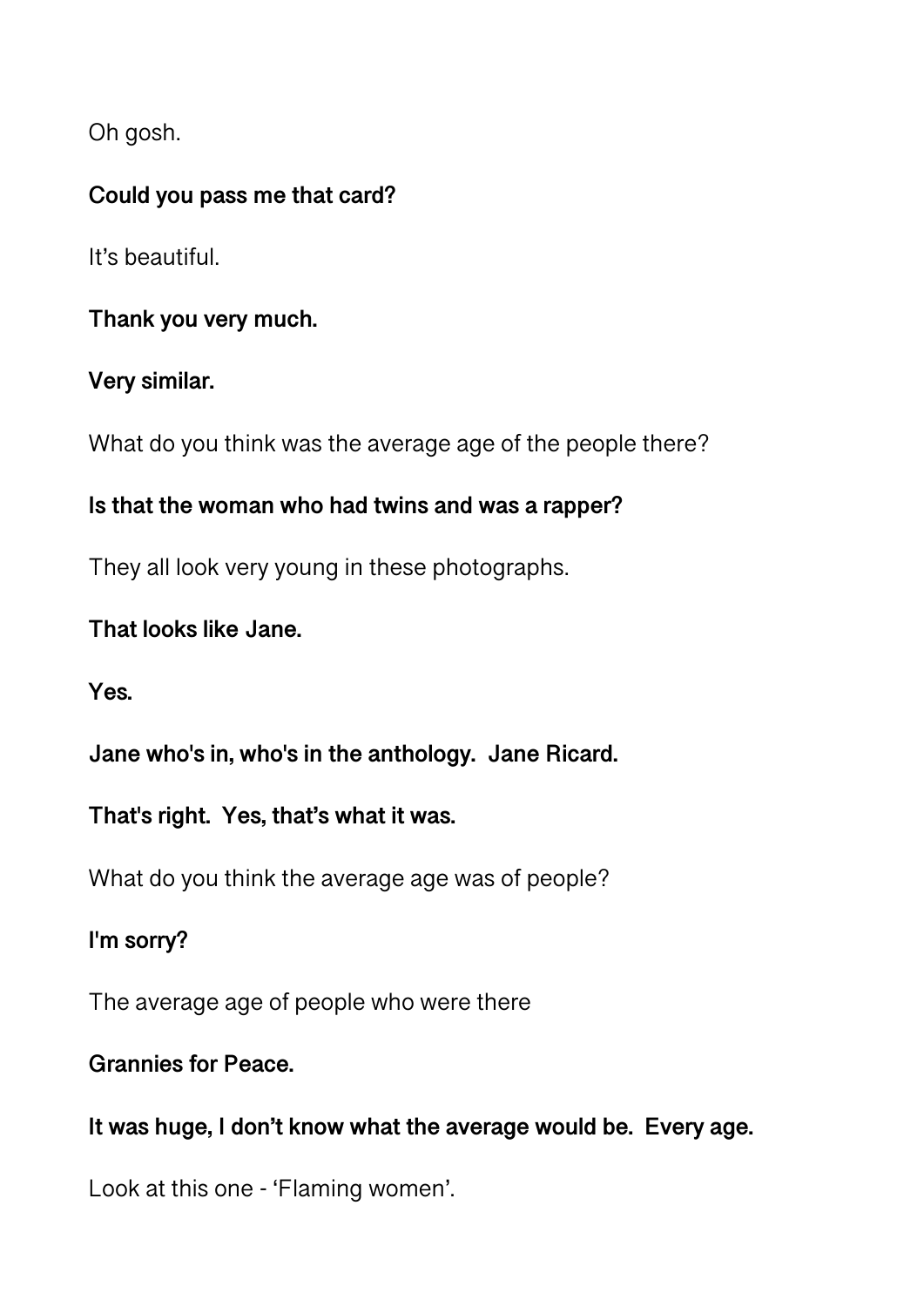May I take the poster?

# **Yes. This has been on my wall in the workshop. It's very - I, it's amazing it's survived actually.**

Is this part of the ring round the camp?

**I think it is yes, yes. I think we're holding, holding hands.** 

**I've got a funny hat on even here!** 

**Do you want this book?**

Yes, yes, that's really interesting.

# **Terrible photographs! (Laughs).**

They're recording the the event, aren't they? Symbolic, really isn't it?

(Edit in recording)

People tell us the word organic is - they relate to the the running of Greenham really, that just evolved with everybody - nobody in charge?

**And no sense of an en, really. I mean, it was quite strange in a way how long it went on after the weapons weren't there anymore. It was like it did have another function as well as the getting rid of the weapons.** 

Yes. How long after they'd gone did it carry on?

**I don't...** 

**Must have been a few years.** 

**I think so.**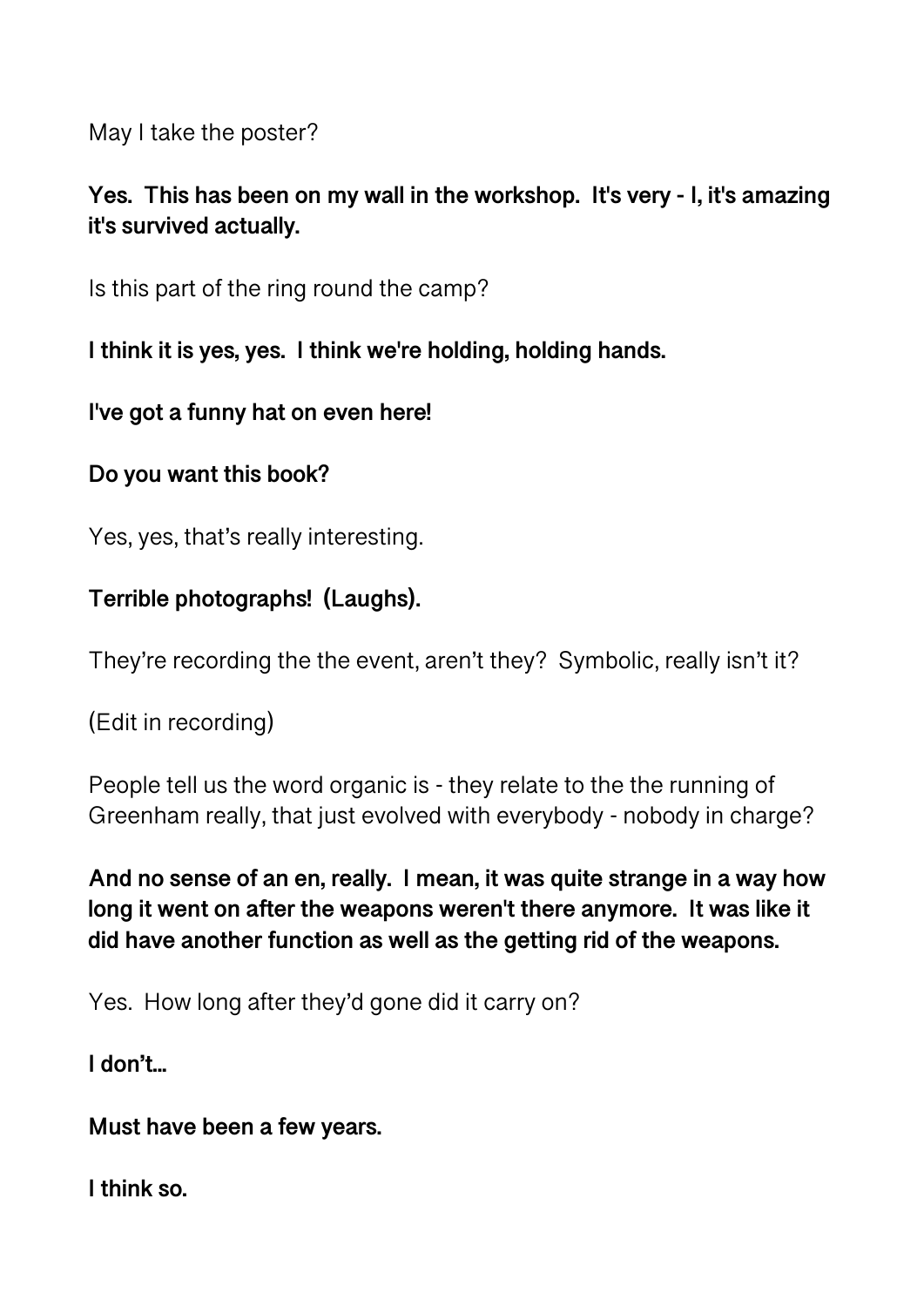### **And now there's a peace garden there.**

Yes, there is. Because it was a common anyway to start with.

### **Yes, and it's reverted to being a common.**

Yeah, I want to go - I haven't been, actually. I really want to go back and look at it.

**Some of the bunkers are still there, it's quite strange.** 

**It's all open to the public?** 

**Yes. Dog walkers everywhere.** 

**Because Molesworth isn't. If you want to go to Molesworth, you need a passport and vetting.** 

**What are they hiding there?** 

**I know that through The Wildlife Trust, because there are a lot of special plants in there.** 

**Oh yes.** 

**Sorry, did you say Molesworth?** 

**Yeah.** 

**Right.** 

**And they went to look at all these plants in there, which is not being looked after, really. But they had, it was quite a thing about getting in, it I mean those missiles have gone too, haven't they?**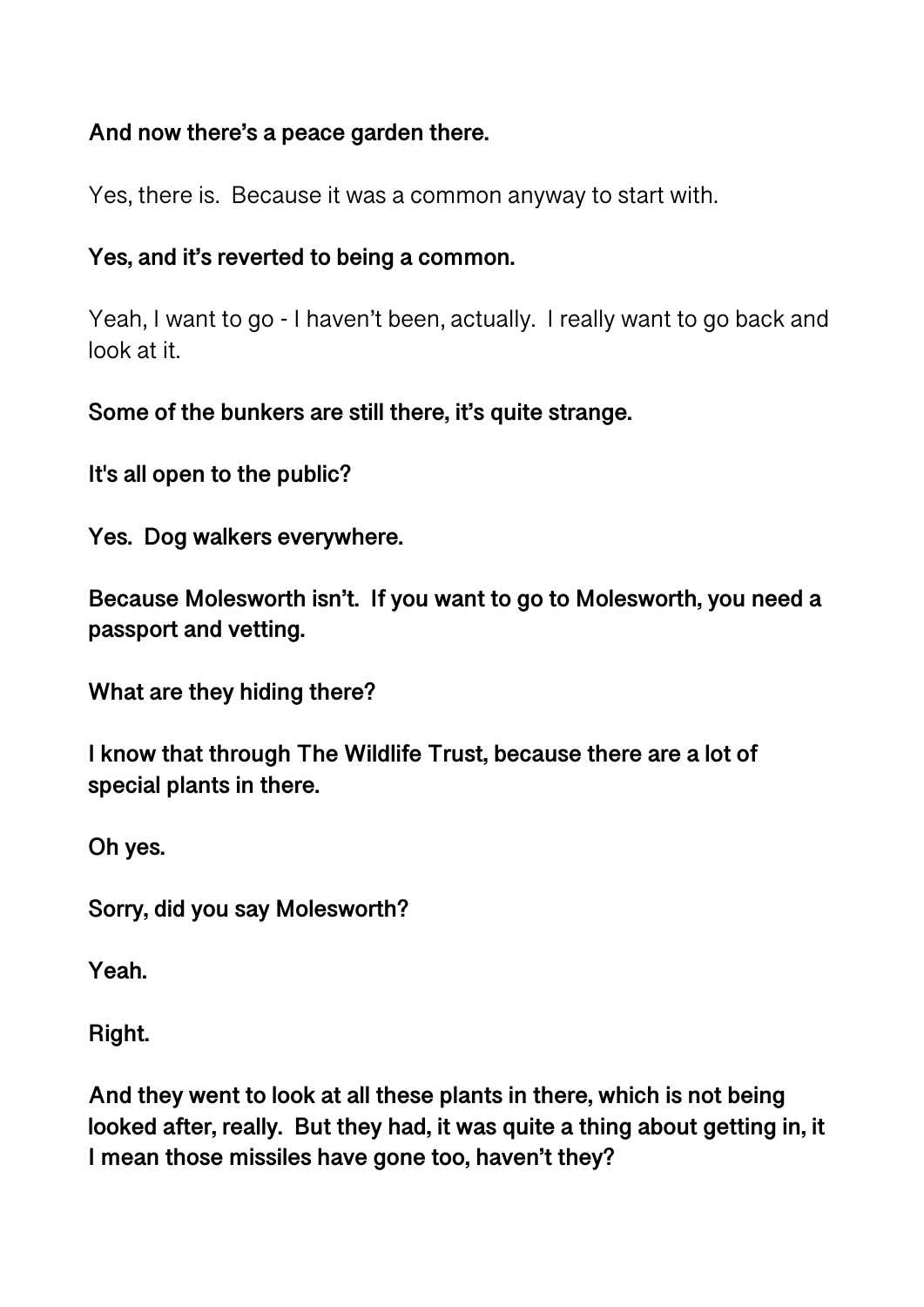**I'm sure they have. Yes.** 

#### **Lot of American bases around here.**

Do you think the Greenham women's count was instrumental in the missiles being sent back?

**Yes.** 

**That's a very big question.** 

**I'm sure.** 

**Yes.** 

**Well, we all thought that. Because we wanted it to be!** 

### **We thought that.**

Because it was there a long time.

**It was there a long time. And it's quite unusual for weapons to be removed once they have landed, been put somewhere. I'm sure there were other influences - like changes in military policy, you know, which maybe aren't affected by things like our camp.** 

But you don't know whether they are or not really, do you?

**No. It's difficult to say categorically what effect of them was, but as Gerd says, we'd like to think, it was...** 

**We won in the end!** 

**But I think Greenham's more important than that in a way - for women.** 

**Oh yes, definitely.**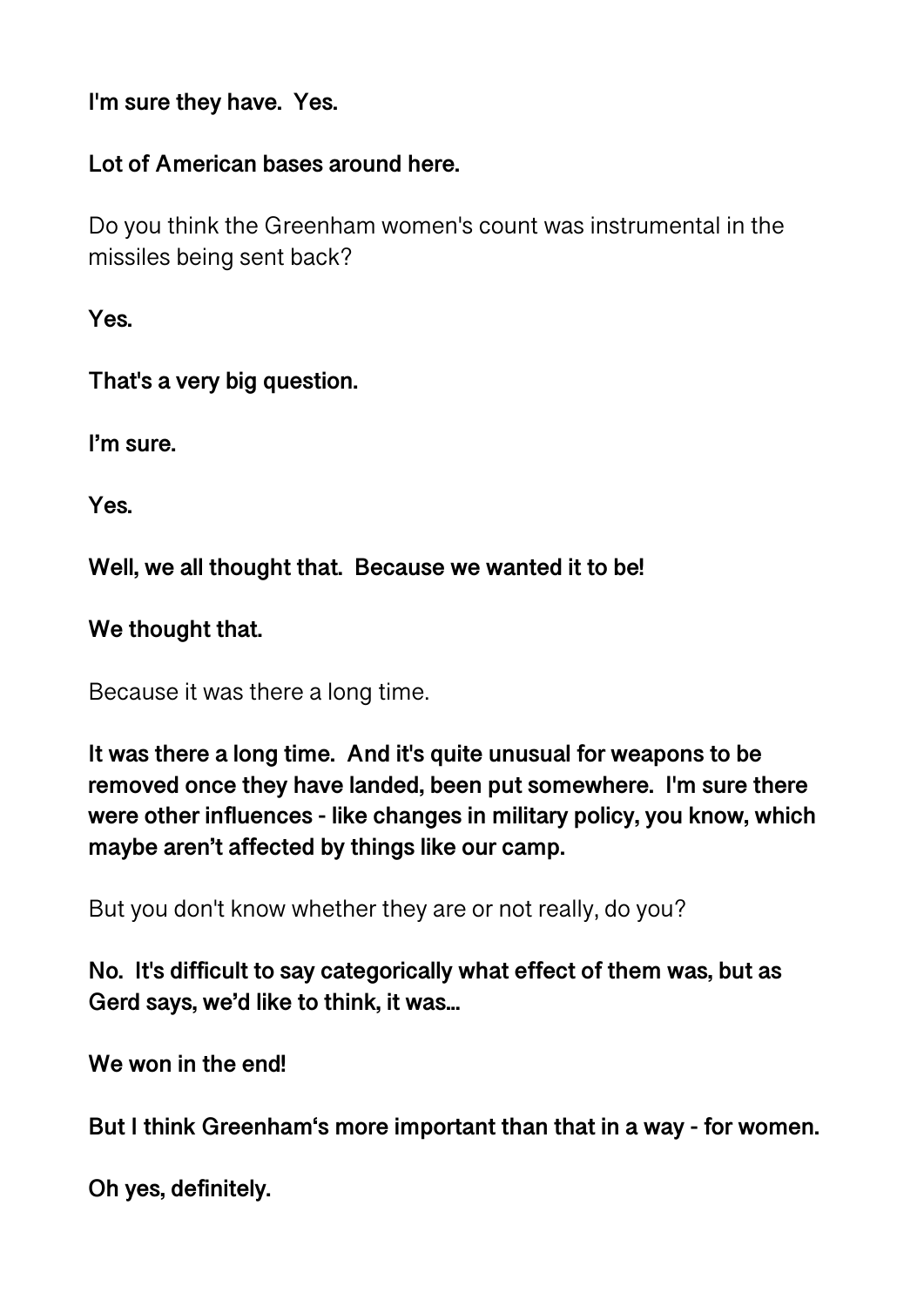**More important than whether it did actually - was, I mean, it wasn't single handedly the cause, I don't think.** 

**Well, the nuclear threat in Germany is still there, isn't it?** 

**Yes.** 

**Yes.** 

So the legacy of Greenham...

**For, for women, as opposed to for, for peace say, I think is, is as important.** 

# **Yeah.**

(Edit in recording).

She was arrested at Greenham?

**Yes. Because I think she climbed onto the...** 

**She was old at the time. Yes, much older than us anyway.** 

**Because she'd been in a previous demo.** 

**I wouldn't have thought she's much older than us!** 

**No, not than we are now, but she was in her 60s at-least.** 

**She'd been in the postwar demonstrations of CND.** 

So why did she get arrested?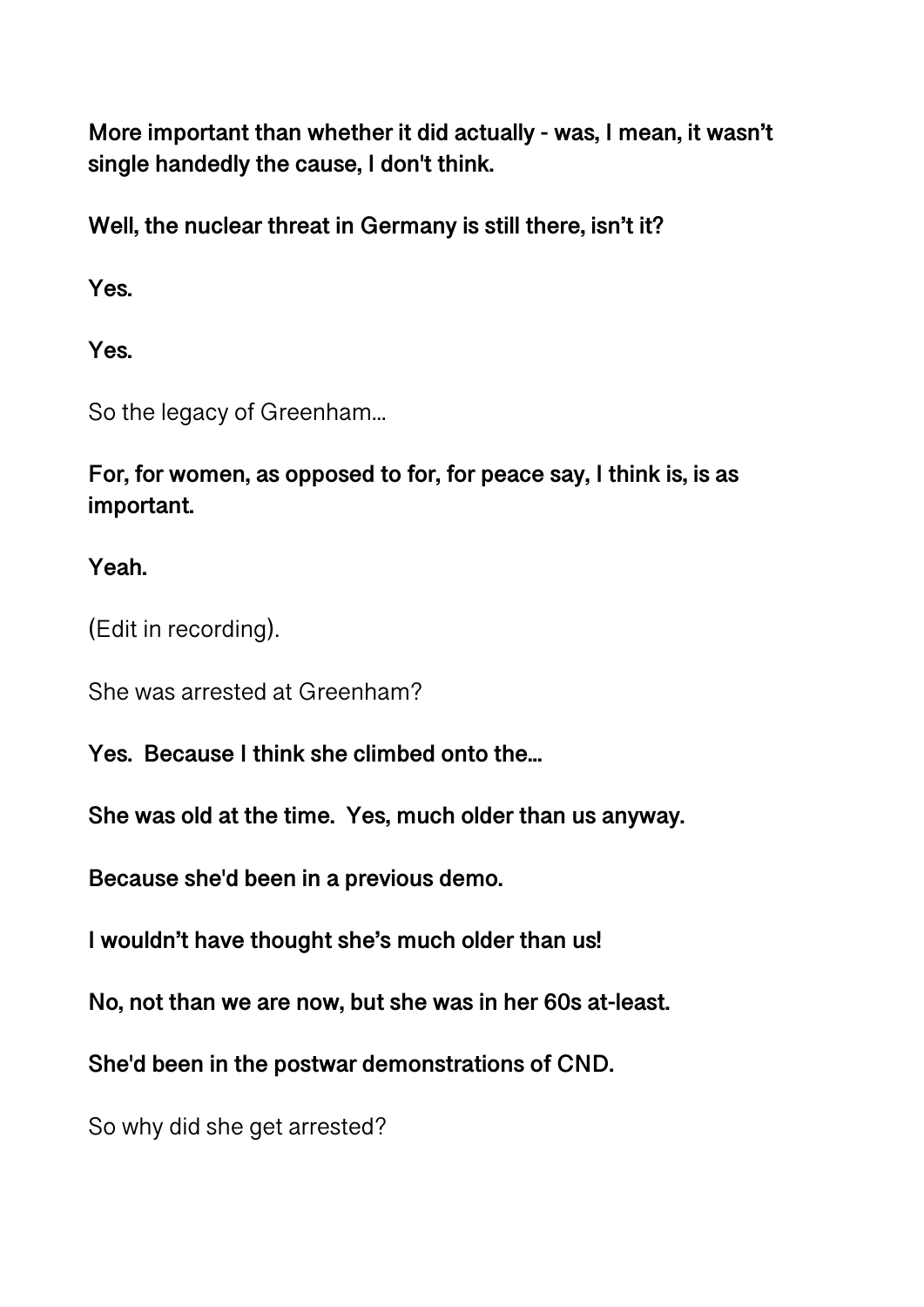**She climbed on, she climbed the fence, I think tried to get on to the dance - that wonderful photograph you were talking of earlier.** 

And so she was, did they put them in prison for long? Was it a sort of overnight stay?

**There was a lot of...** 

**I think it was probably only a week or something.** 

**But certainly it had an effect. I know there was one woman who was so furious and angry at the way she was treated, and women were treated in prison, she tried to do something about it. And what was the other thing?** 

Treated by the the officials or by other prisoners?

**Through the whole prison system, I think.** 

**12th December '82.** 

**'82.** 

**And also, it turned out that they should never have been in prison. What if the, um...** 

Civil disobedience?

**Or whatever it was, that they were accused of, or couldn't, it should have been fine, not, not a prison sentence.** 

**I was, I was fined for cutting the fence at Molesworth, and the charge for that was criminal damage.** 

**Oh was it?**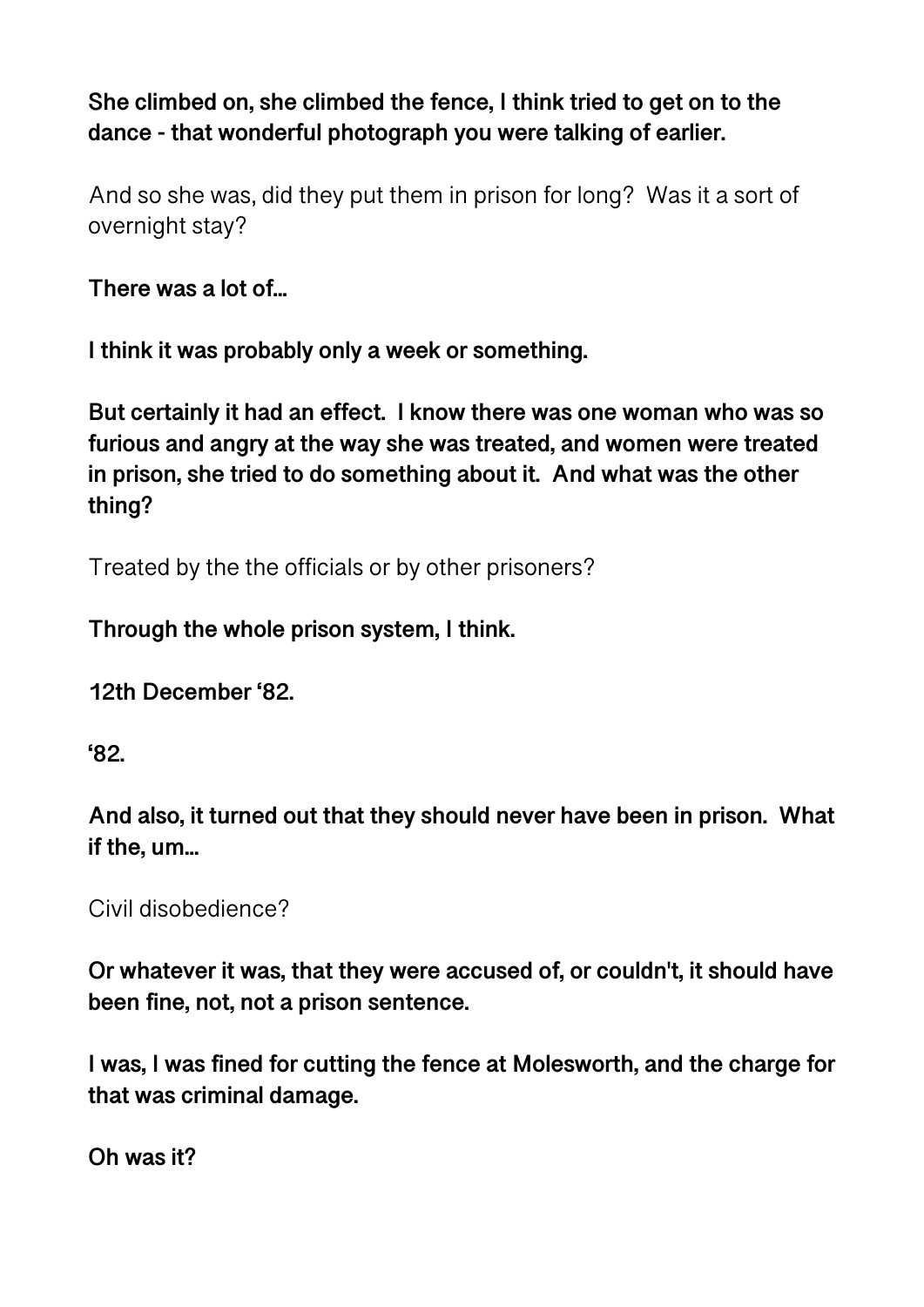**Which I don't think had a prison sentence.** 

How much did they find you?

**£67 and some number of pence, it came to! I do remember, and I've never paid it. I never paid it. And they never pursued me, actually. I was rather annoyed.** 

**You were looking for litigation.** 

**Because, well, I thought I'd got a criminal record. And recently I had to have one of those CBR checks because I was working in a context where you needed it, and I thought, oh, hooray, it's going to come upon my record. And there was absolutely no mention of it at all.** 

**I think they lost all those old records.** 

**Yes, I think, I think there was a decision, a political decision not to, not to pursue those because they didn't want making heroines out of people, basically.** 

**This woman is trouble!** 

**Yes.** 

Heroines or martyrs.

**Yes, or martyrs, like Mabel, and um, there was a woman, Helen, Helen Johnson, I think her name was, who got sent to prison and there was a big hullabaloo, and they - I think they decided after that not to, not to put out prison sentences - well it probably costs far more than it's worth as well.** 

Yes, probably. And they're only going to go back anyway.

**Yes. It wasn't a deterrent.**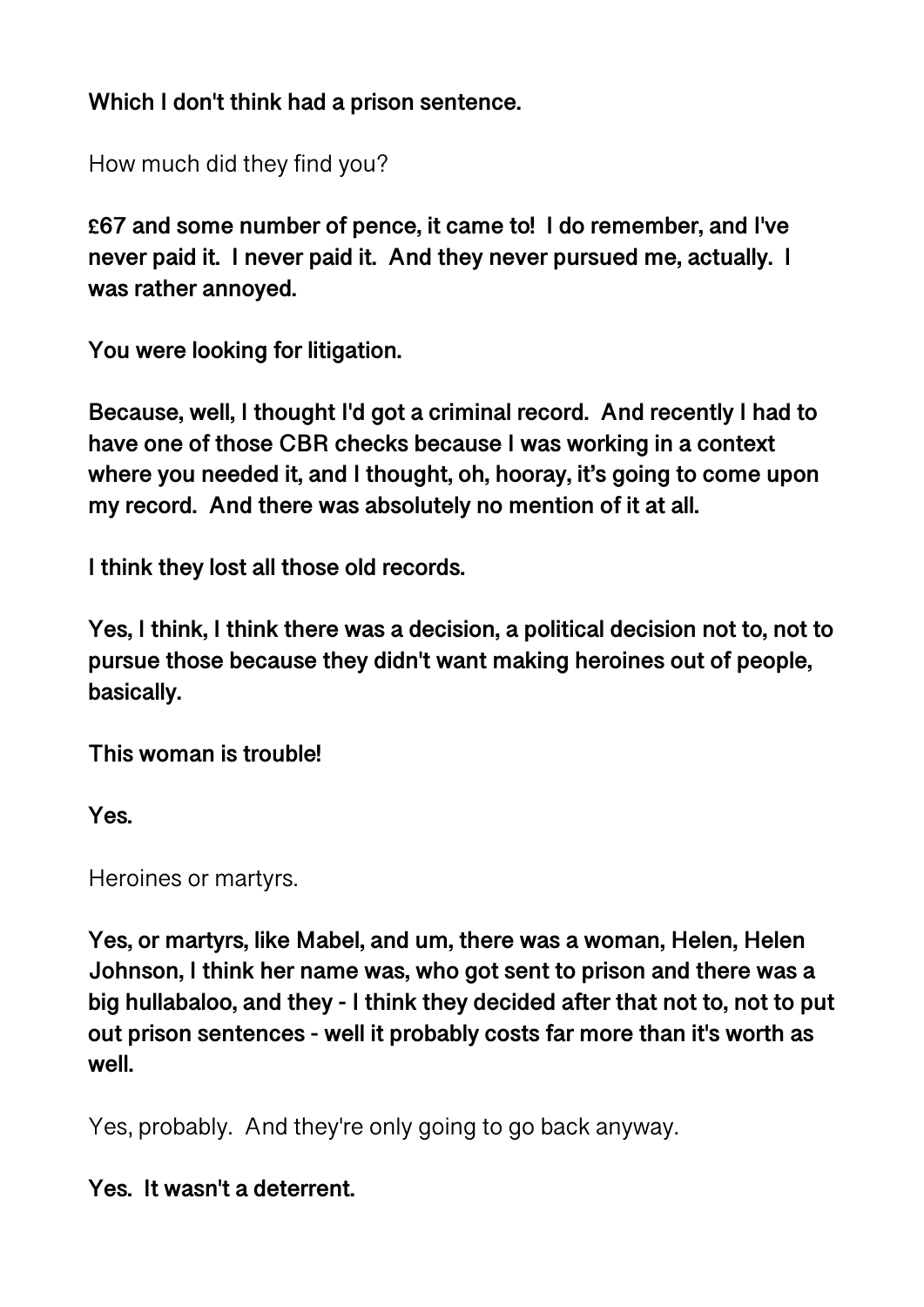**What are you going to do with all this precious stuff, Julia?** 

**Well, just put it back in the cupboard.** 

**Have you got - no you haven't got stuff?** 

**I gave my stuff to Celia.** 

**Oh right.** 

**Wasn't as much as this.** 

**She had much more. She doesn't keep things. She will keep this.** 

**Yeah, I mean, I haven't got any, any pictures or I don't think I took any pictures. And I haven't - didn't keep any cuttings or anything.** 

**That's Karen Silkwood that's at...** 

**I never saw the film. Did you see the film...** 

**With Jane Fonda, was it?** 

**I don't know.** 

**I didn't see the film, I don't think.** 

**What's the film?** 

**Karen Silkwood film.** 

**I saw that. I saw that on the long flight.** 

Oh really?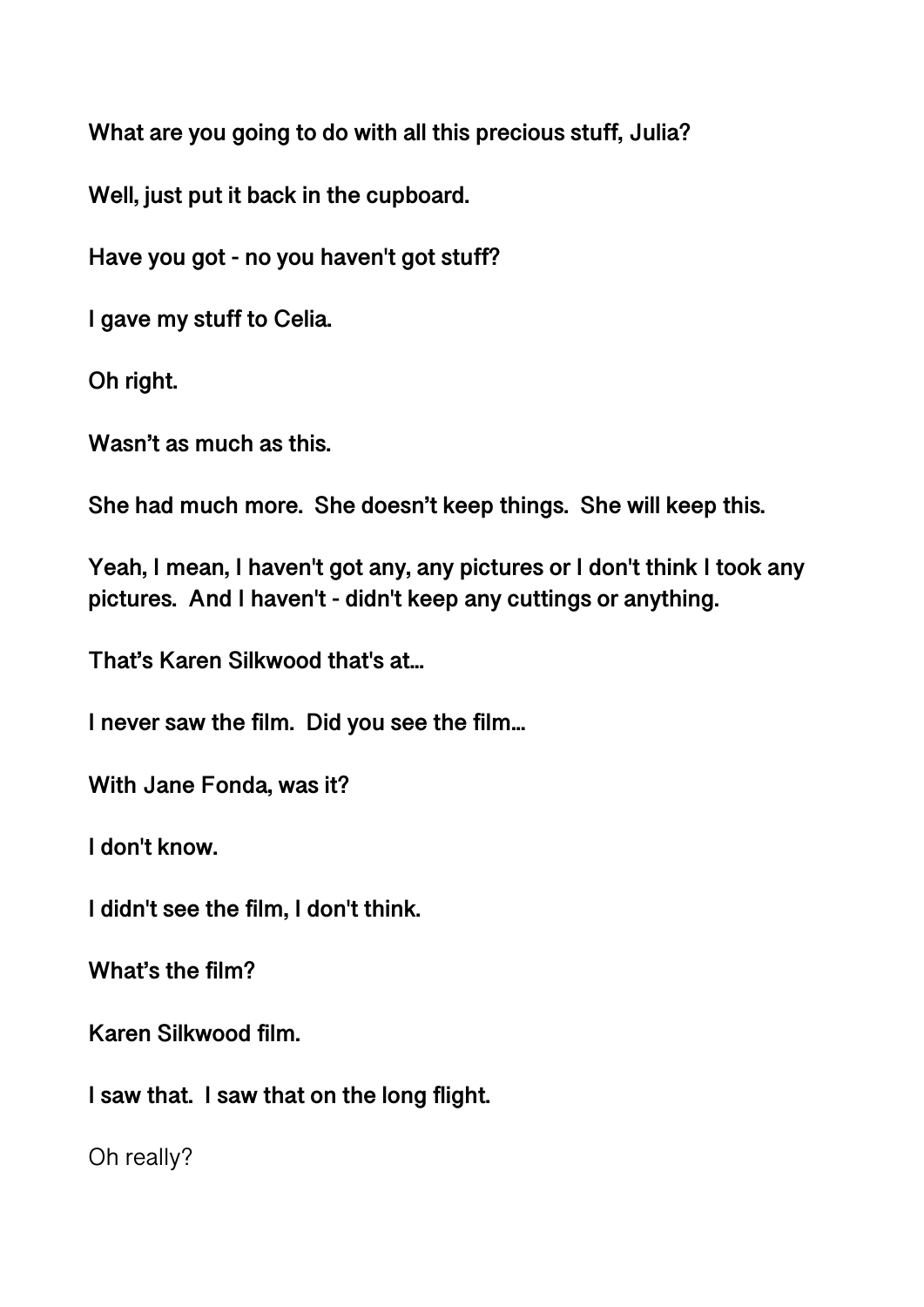## **Flight to India or something!**

#### **It was that time.**

Do you think having less things in Greenham taught you to have less things about you since, or are you, do you collect?

**Certainly on the road. I mean, certainly I think like I said already, I think for me it was an inspiration to be able to travel light. Maybe not - I have got a lot of stuff at home.** 

**Pretty good, Elspeth.** 

**You are very good at living simply.** 

**Um hum.** 

**Aren't you good at living simply?** 

**Not as good, I've got central heating by choice, for instance.** 

So you feel as if you're outdoors?

**Yes. I just put on more clothes sort of thing. Yeah.** 

**Or without electricity.** 

**Yeah.** 

**No mobile, no telephone. Nothing.** 

Really?

**Yeah. For a whole year?**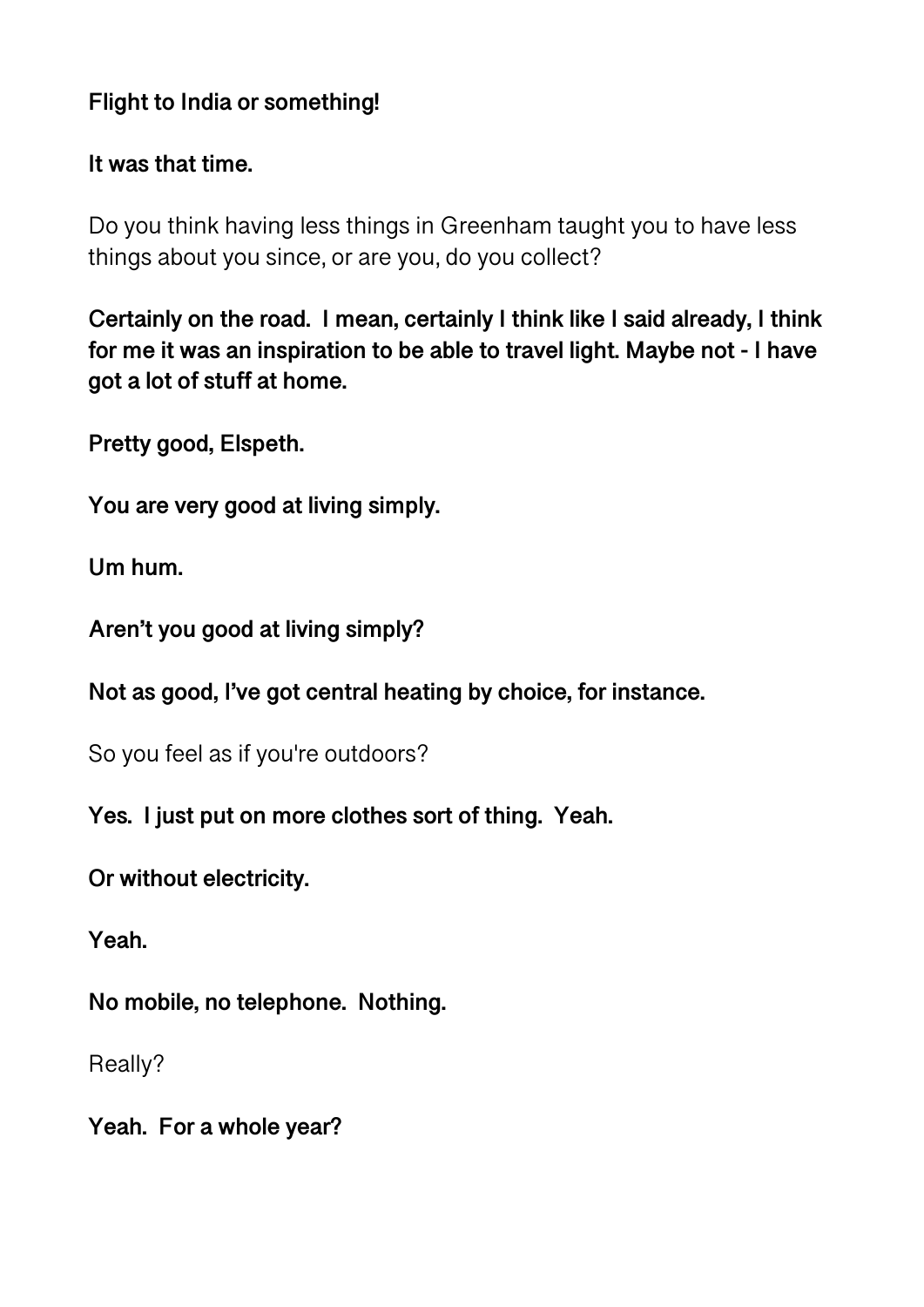**Well, when you say that it's slightly exaggerated, because I didn't have it in my house. I didn't, I didn't have it any electricity. But I did go to other people's houses for things - you know.** 

To warm up!

**I wasn't at home the entire time. And I didn't, I didn't hesitate to use other people's electricity.** 

Was it a protest?

**Um, no, it was more like an action, I suppose you'd call it - an action. It wasn't - a demonstration, maybe? It was a it was a piece of work for a whole year - for 13 full moons. And I was doing, I was delivering um, small pots that I'd made to a whole range of people in that time. So that's what I mean. I was sometimes in other people's houses, and they had electricity. But I didn't have a mobile or I didn't...** 

**You also described coming back in the dark and not switching on the lights, and cold winter's evening, unheated house.** 

Felt like Greenham?

**(Laughs). Yes** 

**I remember very well you describing it, and you weren't even tempted to switch on the light.** 

**No, I suppose maybe that comes from Greenham or from, from - Greenham was like was like people were dedicating themselves to something, weren't we? It was a dedication. And I think once you've said you're doing, you know, well, we're going to Greenham and we're not moving, it does simplify things in a way - you've got your plan and your structure, and that's what you're doing. And there's - in some ways it doesn't feel like hardship or restriction.**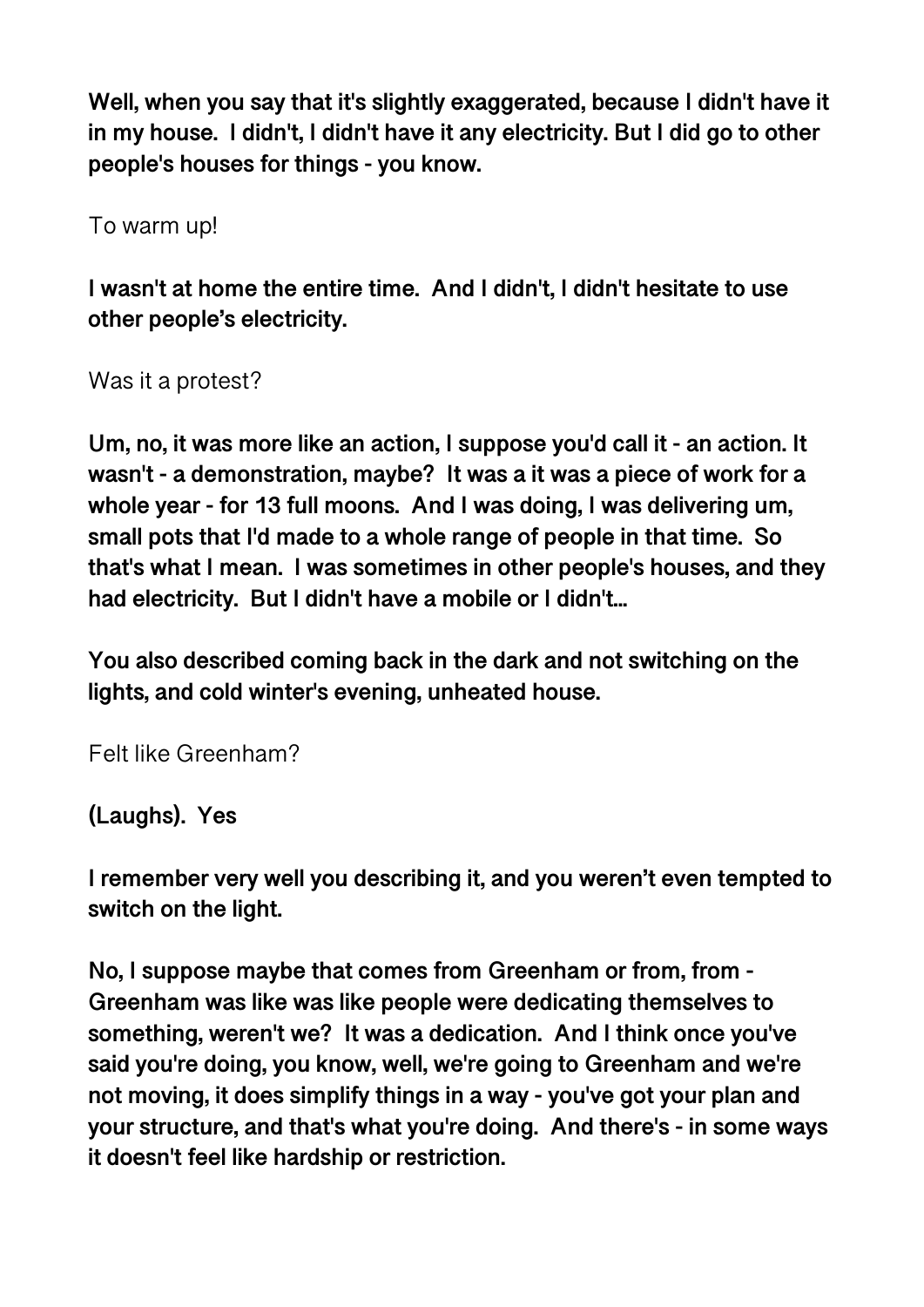**Well, for a year it would for me, I could do it for a month, but not a year!** 

**I'm thinking of doing it again, actually.** 

```
A year?
```
**Well, it was so wonderfully enjoyable.** 

```
(Edit in recording).
```
**...who was on the original march with us, and when we got to the, to the camp, there was a wide sort of concrete entrance place, and she she cartwheeled up, and the head of it. That was so amazing. Yeah. And, and like Julia said she could walk on our hands as well - just walk along.** 

**I remember she said something like 'Well, who wants to be in the little old island, anyway?' What was the point of taking it over? There was nothing here to take.** 

**She wasn't, was she not English?** 

**I think she was Welsh.** 

**Yeah. I thought she might have been like Nordic or...** 

**Different memories.** 

Yes.

**Well, it's all because it's conjecture, isn't it. You come down in a different place.** 

**I think that is on that banner on the first.** 

**Yeah, this is this is not her veneration.**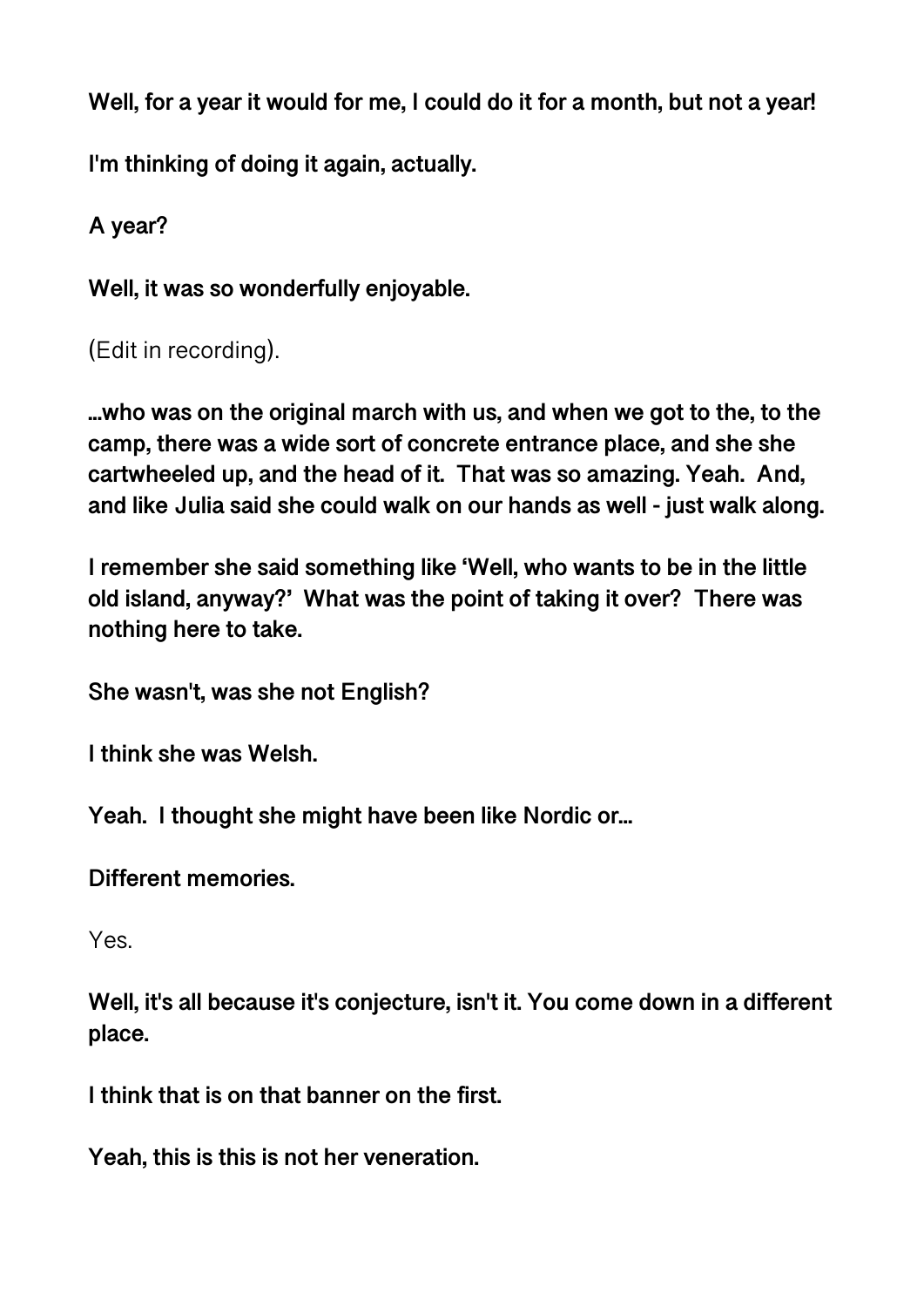(Edit in recording).

We were discussing the various age groups of the people who were at Greenham, and Elspeth wants to elaborate on that theme.

**Yes, it's, the first thing I want to say is about the age we are now, we three as a group, and how I initially got in touch with you as an individual. And then it sort of came to me that it would be really interesting to do it as a group. And during the interview, it's been even feeling more strongly you know, that, that, that's what Greenham was partly about - us going as groups, and connections and so on. And I just thought it would be interesting for you, all of you listening, wherever you are! You know, that we're still a group...** 

Still together?

**We're still together, and we're really enjoying talking about Greenham together today. And we're 80s - we're in our 80s now, which means we were in our 40s, 50s when we were at Greenham.** 

Which was sort of probably in the middle of the ages?

**In the middle sort of thing, yes. There were a lot of us of our age, I would say - but of all ages. Yeah. older and younger.** 

Yes. So is that the, is that the thing that you want to bring forward?

**I think what I want to, I think that it's about the fact that Greenham is still connecting us if you like, we three, you know, we're here, three of us now, still 40 years 30/40 years later, still talking together about it.** 

Yes.

**And you've given us that chance.**